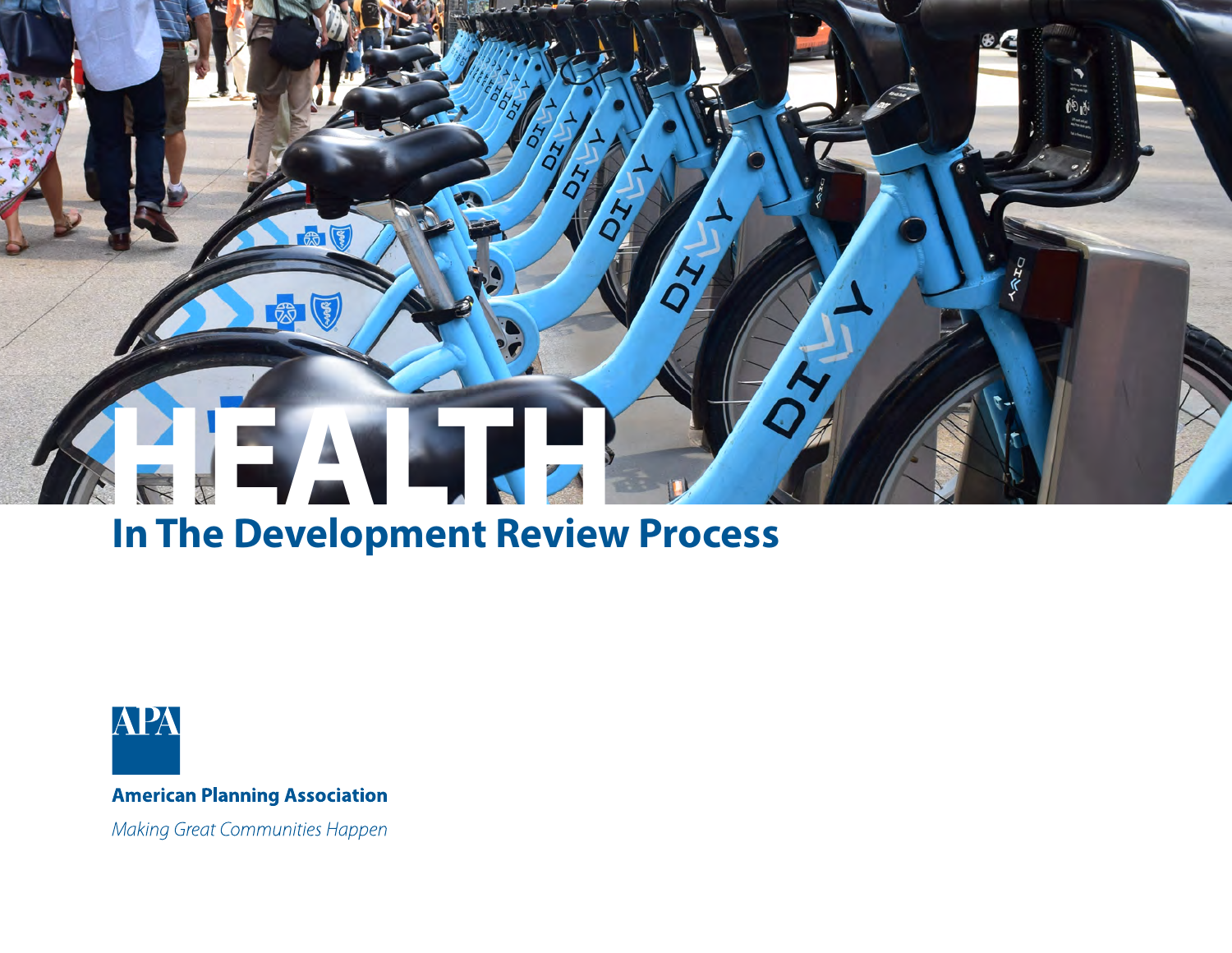Guidance for Health in the Development Review Process is a product of the American Planning Association (APA)'s Planning and Community Health (PCH) Center. APA provides leadership in the development of vital communities by advocating excellence in community planning, promoting education and citizen empowerment, and providing tools and support necessary to effect positive change.

APA conducts applied, policy-relevant research that advances the state of the art in planning practice. APA's research, education, and advocacy programs help planners create communities of lasting value by developing and disseminating information, tools, and applications for built and natural environments. APA's PCH Center advances practices that improve human environments to promote public health through active living, healthy eating, and health in all planning policies.

#### **ACKNOWLEDGEMENTS**

This document was produced as part of the PCH Center's Planning Tools for Health project, a two-year effort funded by the Centers for Disease Control and Prevention's Healthy Community Design Initiative. We would like to thank Valerie Hubbard, Dee Merriam, Michelle Eichinger, Bill Bruce, and APA's research team. Without your assistance, this document would not exist. Your feedback helped to frame a document that we hope has practical application.

Cover Photo: Photo by Kelly Wilson. Copyright 2015 American Planning Association Photo Below: Copyright US Department of Agriculture

Photo Page 4: Photo by Meghan Stromberg. Copyright 2015 American Planning Association

Photo Page 8: Photo by Carolyn Torma. Copyright 2007 American Planning Association

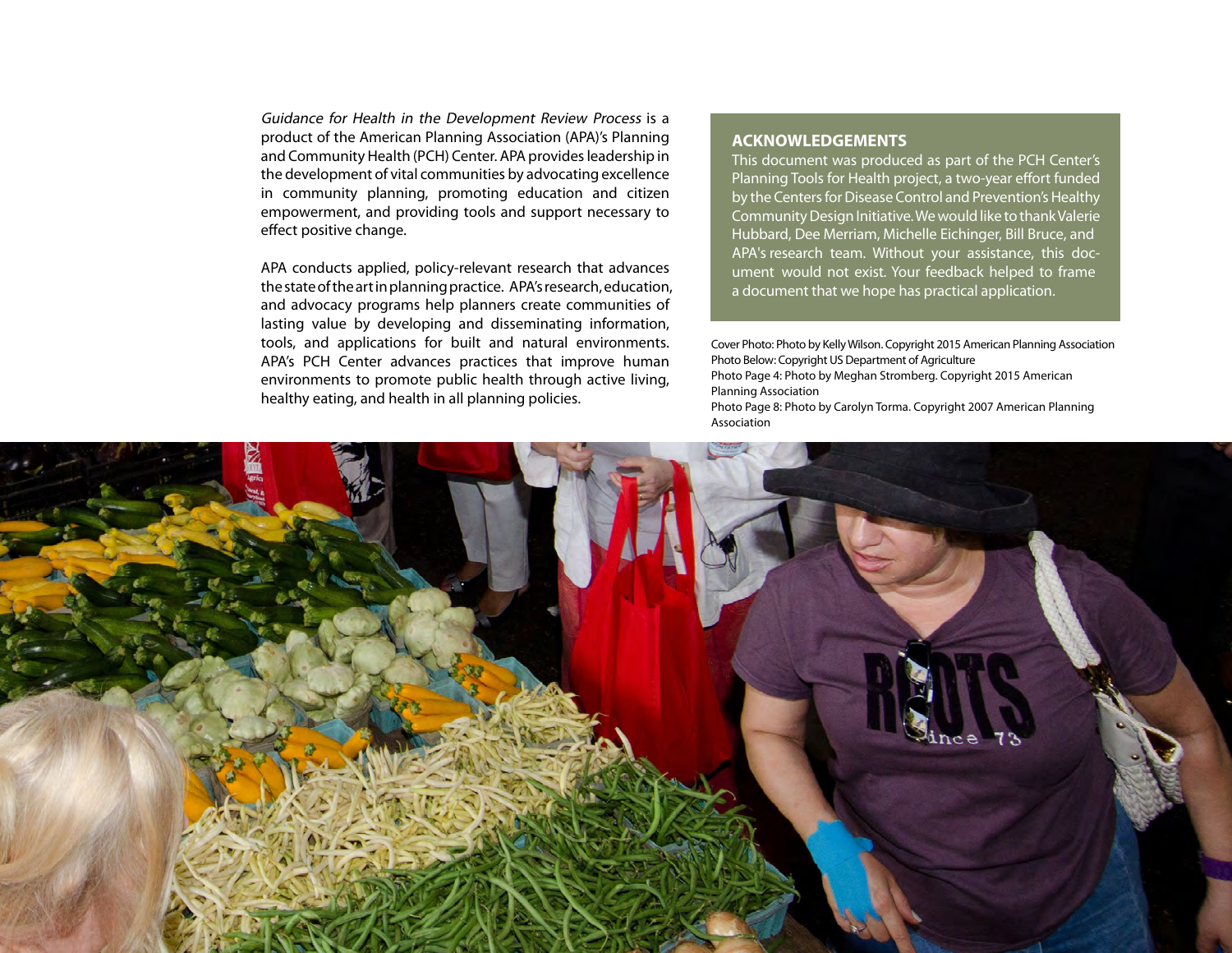**Making the Case:**  Going from Health in Plans to Health in Regulations

**A Development Code for a Healthy Built Environment:**  Ensuring a Built Environment that Improves Health **5689**

 $\bf{8}$ 

 $9<sup>°</sup>$ 

 $6<sup>1</sup>$ 

 $5<sup>1</sup>$ 

**Applying A Health Lens:**  A Health Outlook on the Review Process

#### **Checklist:**

A Guide for Ensuring Development Encourages Healthy Behavior

**Appendix A Descriptions** 

**Appendix B:**  Selected List of Resources

Knowledge of how planning decisions impact the public's health has greatly increased in recent years. The availability of resources and increased emphasis on community engagement has led to the incorporation of health elements, language, and data in a growing number of plans and policies. Most communities use a comprehensive or general plan to guide land-use decisions. Implementation of these plans is accomplished through a series of mechanisms—zoning codes and other regulations, capital improvements programs, and other policies for decision making. Together, the comprehensive plan and how it is implemented can have a powerful impact on community health. Over the last few years, the American Planning Association (APA) has focused on comprehensive plans and health as a priority of its Planning and Community Health Center. Guidance for Health in the Development Review Process builds on this work by addressing the why and how of incorporating health into the development review process.

Guidance for Health in the Development Review Process complements the current guides and toolkits focused on street and neighborhood design to promote active living. Documents such as the Active Design Guidelines, the National Association of City Transportation Officials (NACTO)'s Street Design Guide, and the criteria outlined in the LEED-ND rating system serve as useful guides for the public and private sectors alike. Intended primarily for public-sector planners at the city and county levels, this guidance document is designed to support planners with the regulatory aspect of implementing a project that incorporates elements of these and other resources ( see Appendix B).

APA hopes the information and resources in this document will assist planners' efforts to promote health in their communities. To our knowledge, this is the first document of its kind designed with planners in mind. Each of the four sections builds on the previous one, presenting more detailed and applied direction for how health can be considered in context-sensitive environments and what planners can do to lead the way in creating healthy communities.

#### **KEY AUDIENCE:**

• Local Government Planners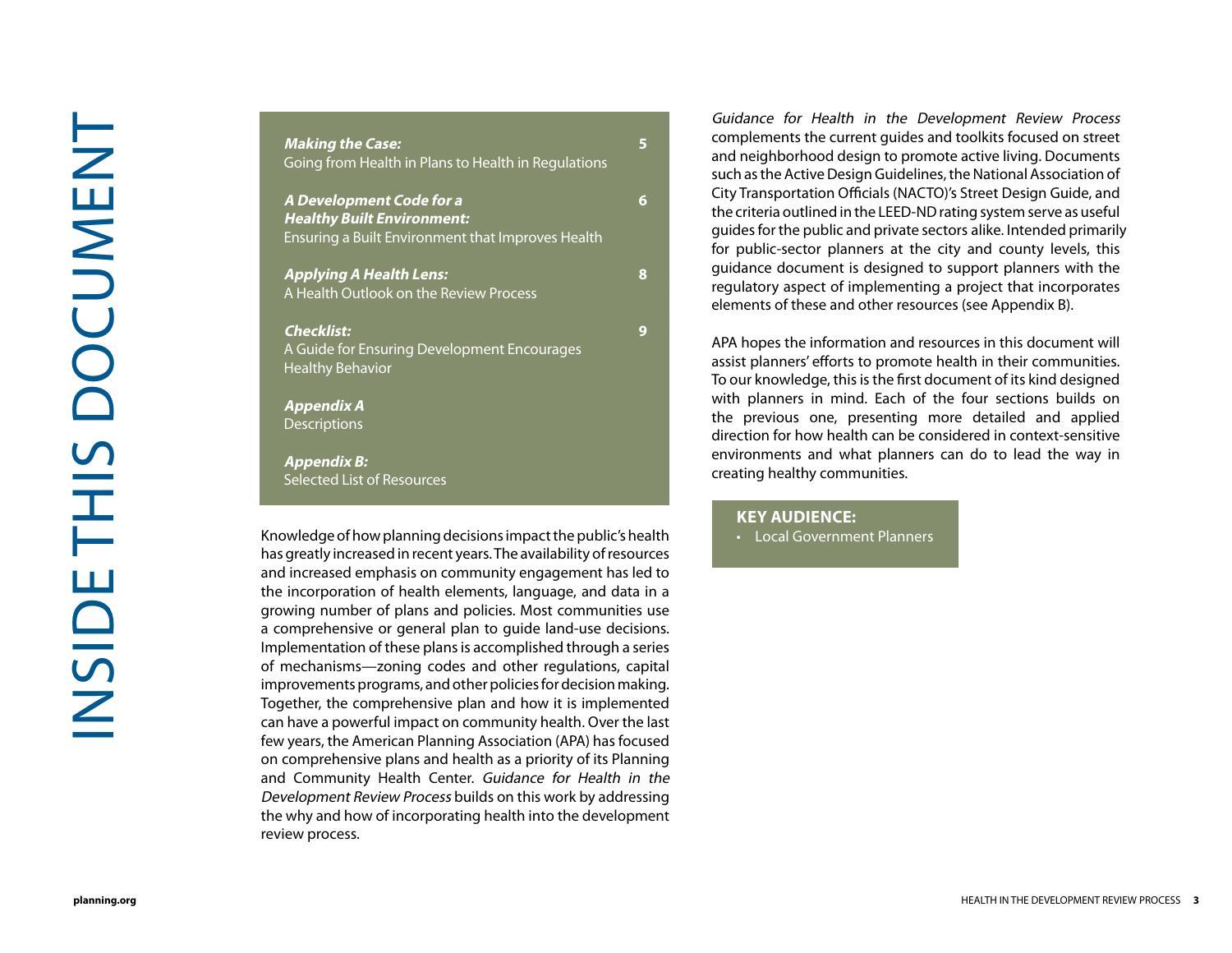

#### **SECTION 1: Making the Case**

The comprehensive plan guides a community through the policies, strategies, and actions necessary for achieving its vision. This vision is largely implemented through regulatory tools that ensure our communities foster healthy lifestyles. The importance and need for integrating health into all planning processes is described in this section.

#### **SECTION 2: Development Code Provisions for Promoting a Healthy Built Environment**

In many communities, the development code guides the implementation of design principles. In order to create healthy built environments, a municipality's development code must incorporate health considerations into regulatory language. This section identifies the principles of a healthy built environment and the development code provisions most applicable to their implementation.

#### **SECTION 3: Applying a Health Lens**

The creation of a new development code is an immense undertaking for a municipality. Without a complete code rewrite, it is still possible to apply a health lens to the development review process. This section explains how.

#### **SECTION 4: Checklist**

Organized into six sections, this checklist provides detail on the considerations, elements, and features that promote healthy built environment principles. The review of a development application can apply these principles to ensure healthpromoting activities are enabled through design.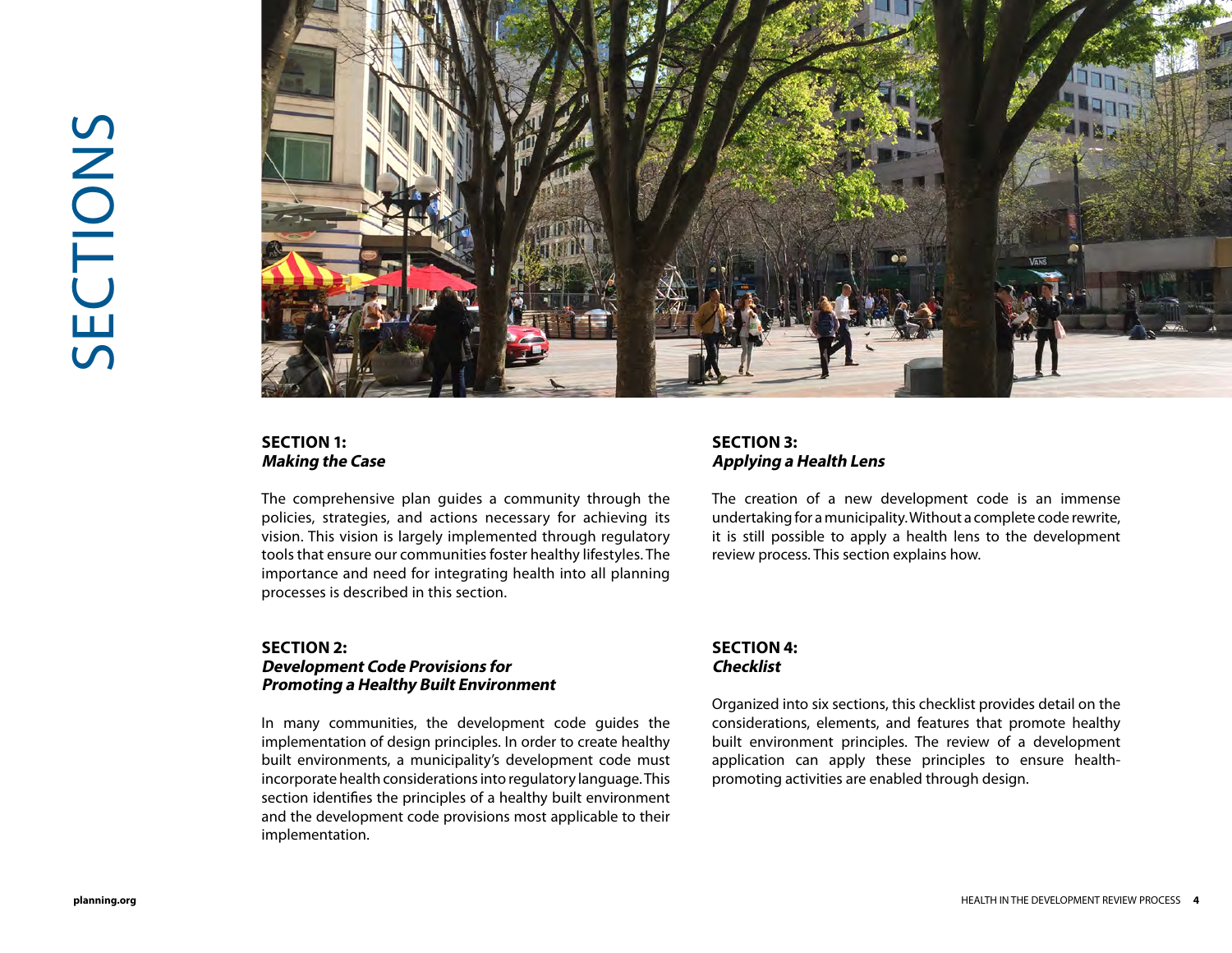A healthy community is vibrant, active, and inclusive. Planners are uniquely positioned in the community to lead the way in promoting activities and behaviors that underlie healthy lifestyles. Through a Health in all Planning approach, planners can use a number of tools to pursue upstream efforts that create healthy places. Sound, efficient, and implementable plans and policies have the ability to create places where health-promoting activities are the easiest choice. A Health in all Planning approach takes health beyond the comprehensive plan and integrates health into a plan's next steps, strategies, actions, and tools. These tools (sometimes known as the planner's toolkit) include zoning, code amendments, permitting, environmental requirements, and design standards. Using such tools to ensure our communities are places where we can walk, bike, work, play, and gather is crucial for individuals and families to live healthy lifestyles.

#### **WHAT IS HEALTH IN ALL PLANNING?**

Health language and considerations in all governing land-use documents: comprehensive plan, small area plan, processes, zoning and other development code, siting policies, etc.

Every policy, code, or standard governing the built environment should flow from the goals and strategies identified in a comprehensive or land-use plan. Local governments (municipalities and counties) use these regulations in varied ways. In some states, the Future Land Use Map is the guiding document for permitting development. In other areas, the zoning code, land development code, or other emerging tools provide the legal mandate guiding development review. The differing regulatory hierarchies make the creation of a one-size-fits-all tool or regulatory guidance impractical. Instead, this document serves as **model guidance** for ensuring health is a consideration in the decision-making process for the review and approval of

### **HEALTH IN ALL PLANNING IDEAL:**

A Development Code that facilitates the implementation of Healthy Built Environment principles

development plans—from a planned unit development to the subdivision and site levels. This model guidance is not meant to be comprehensive; instead, it is an adaptable and evolving tool that can be applied to your jurisdiction's unique process.

The full integration of health considerations into planning and land-use decisions requires that health be considered as a key element throughout the decision-making process. A complete Health in all Planning approach consistently applies a health lens to all planning documents. With the comprehensive plan as a quide, the zoning code, development regulations, design standards, and capital investment strategies should align to promote the overall goal of improving community health. The comprehensive plan typically includes a Future Land Use Map, labeling areas into broad categories. A municipality's zoning code provides more detail regarding use, density, and intensity of specific sections of a community. Zoning regulations also establish the three-dimensional building envelope and site layout standards. Subdivision regulations define the standards and conditions under which a tract of land can be divided into individual lots, including street layout and specifications. Design standards address the physical design of a particular site or neighborhood, including buildings, landscape, vehicular circulation and parking, etc. All together, these documents provide planners with the structure for creating healthy, livable communities.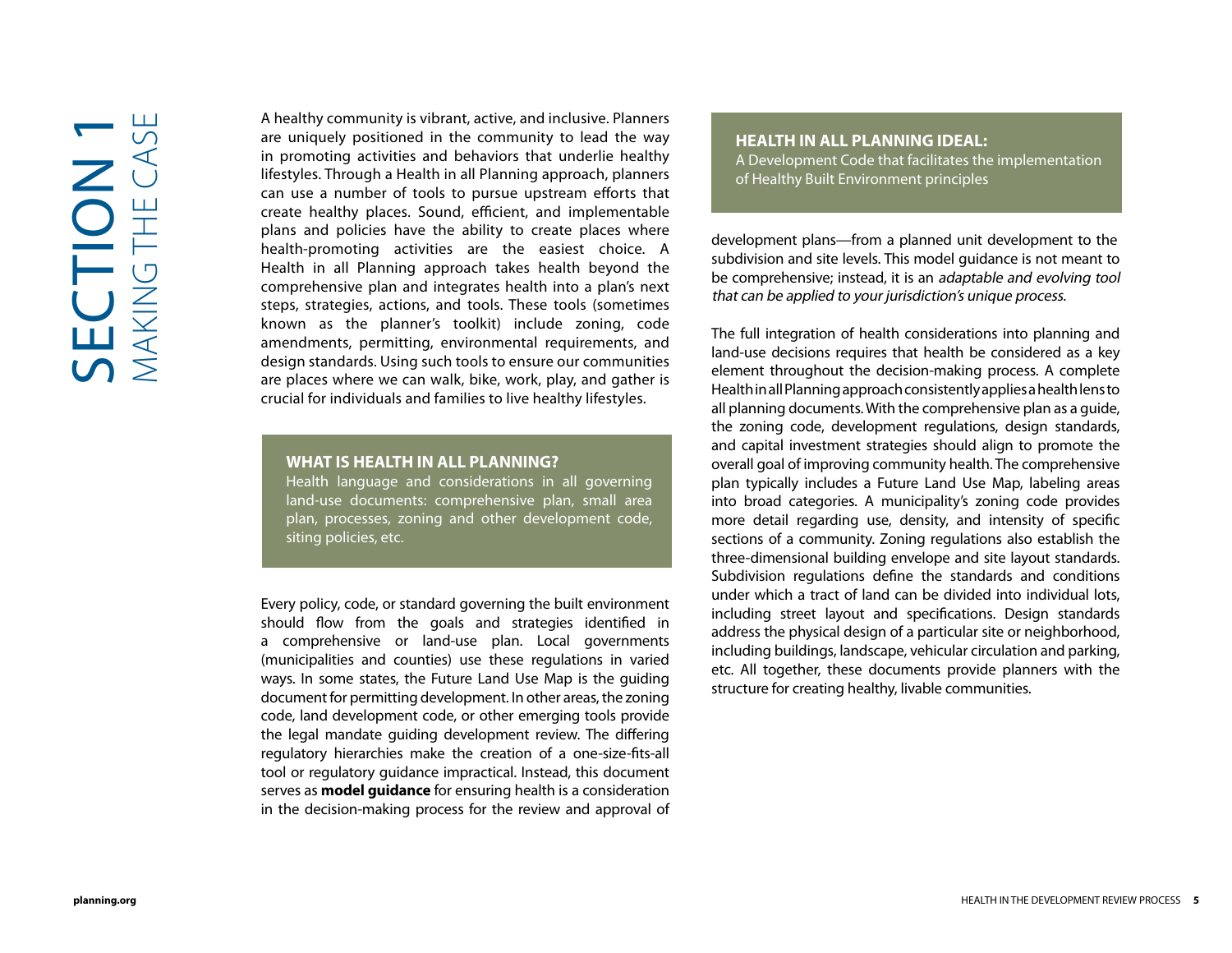Development regulations broadly refer to the package of government policies, incentives, and programs a community uses to manage how a particular piece of property is developed. The adoption of unified development codes that combine zoning, subdivision, and other land development regulations is on the rise. Incorporating all development regulation mechanisms into one legal document enables better implementation of the policies and strategies outlined in the comprehensive plan.

In many communities, the development code is the reference point for how a municipality reviews a proposed development. To ensure a development is consistent with advancing a community's vision and health-related goals, the municipality's development regulations must include language that promotes the incorporation of healthy built environment principles into new development. The chart on page 7 identifies the principles that promote healthy communities and connects them to the development code sections most applicable for implementation.

The overhaul of a municipality's development code is a significant undertaking. In many instances, an advisory committee is established to oversee the development code update. Working with local government staff and consultants, a code diagnosis or audit is conducted to identify issues with

the existing development regulations. Combining the audit results, community engagement, stakeholder feedback, and the comprehensive plan, an annotated outline of the new development code is created. Through continuous dialogue between the advisory committee, local government staff, stakeholders, and consultants, a draft of the new code is written and once complete, shared with the public for review and comments before formal adoption.

Across the country, cities and counties are pursuing comprehensive code revisions designed to foster livable and healthy spaces. These investments of both time and public resources can create the condition that enable developers, architects, and other related professions to design, finance, and build places that promote physical activity, social cohesion, and economic development.

#### **HEALTH IN ALL PLANNING IDEAL:**

Include representatives from the health sector on the advisory committee tasked with overseeing the comprehensive development code update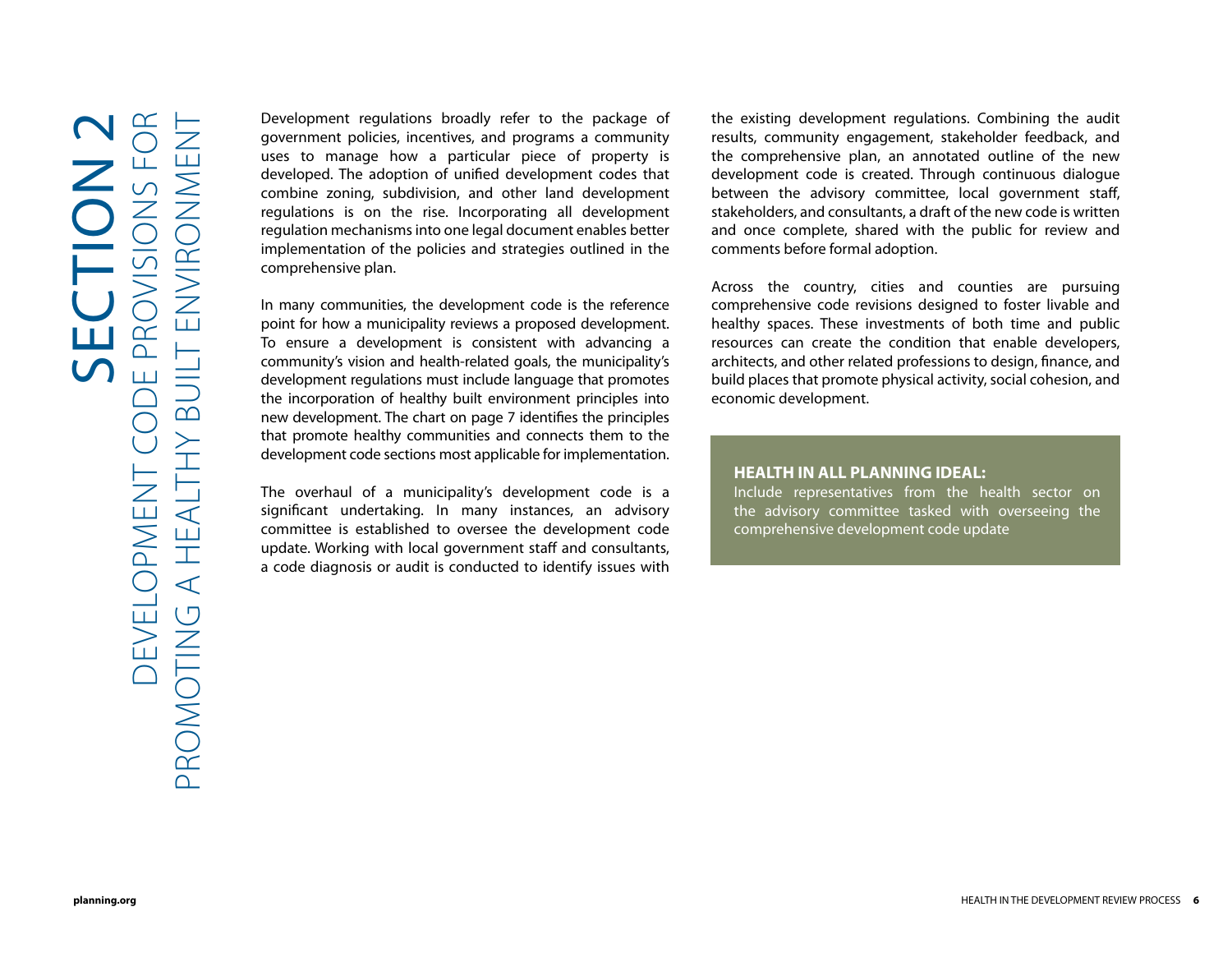|                                    | A street that provides equitable access to each transportation                                                         | Subdivision Design Standards (street/lot layout, connectivity<br>standards, etc.)<br>Street Design Standards (vehicle lanes, bicycle lanes, sidewalks, transit |
|------------------------------------|------------------------------------------------------------------------------------------------------------------------|----------------------------------------------------------------------------------------------------------------------------------------------------------------|
| Complete, walkable streets         | user: pedestrians, bicyclists, motorists, and public transit                                                           | provisions, pedestrian crossings, etc.)                                                                                                                        |
|                                    |                                                                                                                        | Building Design Standards (location/setbacks, massing, façade<br>articulation, entrances)                                                                      |
|                                    | A street grid that emphasizes shorter blocks and multiple                                                              | Subdivision Design Standards                                                                                                                                   |
| <b>Multimodal connectivity</b>     | intersections to facilitate increased pedestrian, biking, and                                                          | Street Design Standards<br>Parking Requirements                                                                                                                |
|                                    | transit use                                                                                                            | Bicycle Requirements (bike lanes, parking)                                                                                                                     |
|                                    | A combination of retail, commercial, and residential uses that                                                         | Zoning                                                                                                                                                         |
| <b>Mixed uses</b>                  | allows for easier access to goods and services                                                                         | Planned Unit Development Ordinance (emphasizing consistency and<br>connectivity with adjacent land uses)                                                       |
|                                    |                                                                                                                        | Subdivision Design Standards for open space                                                                                                                    |
| Accessible parks and<br>open space | Safe outdoor spaces for physical activity within a half-mile or<br>10-minute walk of where one lives and works         | Park/Open Space Requirements (open space requirements, parkland<br>dedication ordinance)                                                                       |
|                                    |                                                                                                                        | Complete Streets Policies                                                                                                                                      |
|                                    |                                                                                                                        | Street Design Standards                                                                                                                                        |
|                                    | Green stormwater infrastructure refers to practices that                                                               | Landscaping Requirements                                                                                                                                       |
|                                    | mimic natural processes by absorbing water, such as green                                                              | Stormwater Management Regulations<br>$\bullet$                                                                                                                 |
| Green infrastructure               | streets, green roofs, rain gardens, and pervious pavement.<br>More broadly, green infrastructure refers to parks, open | Park/open space Requirements<br>Subdivision Requirements<br>$\bullet$                                                                                          |
|                                    | spaces, and natural areas that provide multiple benefits for                                                           | Street Design Standards                                                                                                                                        |
|                                    | people and wildlife.                                                                                                   | Parking Lot Design Requirements                                                                                                                                |
| <b>Access to facilities</b>        | Equitable access to safe infrastructure, nutritious food, primary                                                      | Planned Unit Development Ordinance                                                                                                                             |
| and services                       | care, and community services, such as libraries, health care,                                                          | • Adequate Public Facilities Ordinance                                                                                                                         |
|                                    | and community centers                                                                                                  | · Transportation Impact Analysis (addressing multiple modes)                                                                                                   |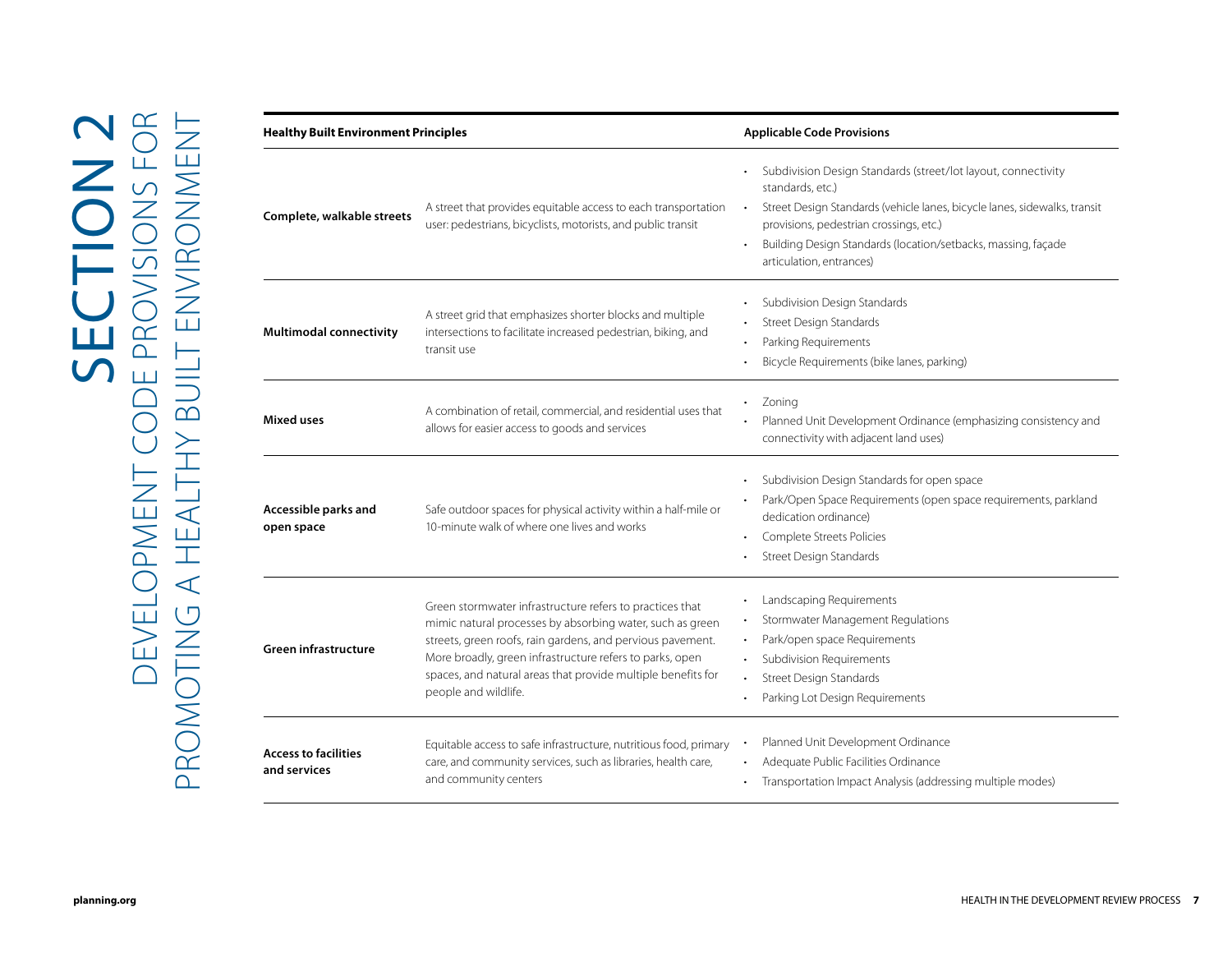A best practice within the planning profession is to revise the development code after the adoption of a new comprehensive plan or zoning code. This ideal process is not the reality in many cities. In most instances, the process takes years and requires considerable financial resources.

In the interim, there are varying ways to ensure health, broadly, is part of the plan review process. For example, jurisdictions can add representatives from the local health department to the review and recommendations process for site plans, planned unit developments, and subdivision plans. Planners and development review specialists can also work with real estate professionals from the onset of project development to ensure that proposed plans incorporate features that promote a healthy built environment. Additionally, health considerations can be a criterion in the review process for site plans, subdivisions, and planned unit developments. The checklist in Section 4 is a guide for identifying how health can be specifically addressed in the review process.

#### **HEALTH IN ALL PLANNING IDEAL:**

Include representatives from the health sector in the development review team

A development plan is required for all kinds of projects: from a small single-family home to mixed use development to conceptual documents for subdivisions and planned unit developments. This checklist has applicability to each of these development types. The checklist's sections are broad categories typically found in the code sections that govern site plan review. Depending on the use and size of the development under review, more of these checklist sections might apply.

#### **HEALTH IN ALL PLANNING IDEAL:**

Consider healthy built environment principles at the first stage or discussion of a proposed development

Each category of development review can incorporate health as a consideration when identifying recommendations for the local zoning board or planning commission. The content identified in this checklist is meant to serve as a guide for planning review staff to ensure that developments encourage healthy living, instead of contributing to negative health outcomes.

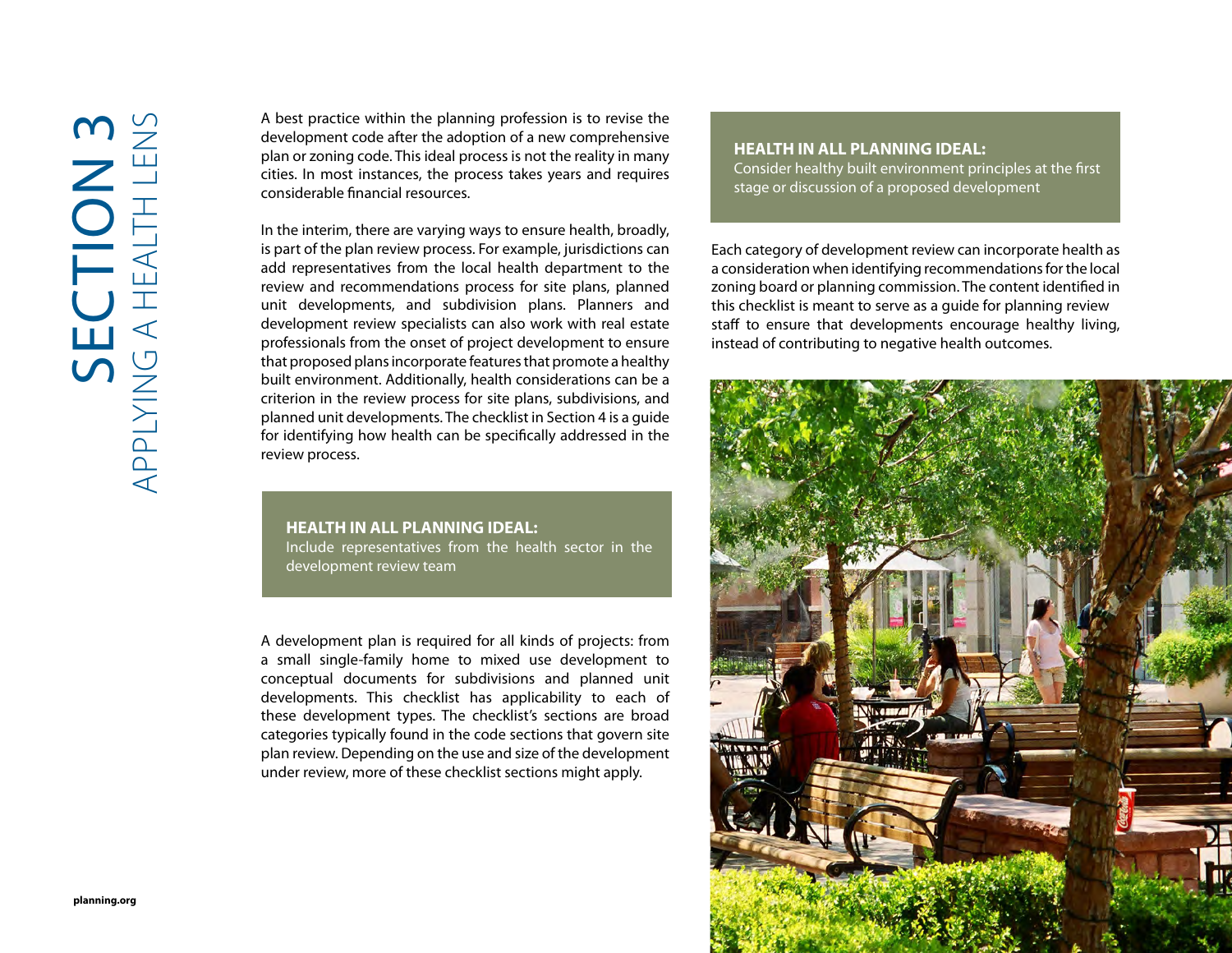**Planning. planning. planning. planning. planning. planning. planning. planning. planning. planning. planning. planning. planning. planning. planning. planning. planning. c** *planning.* Health is a broad concept that can be promoted or mitigated through the design and layout of roads, buildings, and public spaces. These characteristics of our environment are enforced through the development review process. The following checklist is designed to guide a local government planner through a development review process that incorporates health-related criteria. Through these six categories, the checklist identifies specific considerations, elements, and features necessary for healthy spaces, neighborhoods, and communities:

- Location
- Transportation
- Infrastructure
- Open Space
- Access to Goods and Services
- Other Considerations

For each of the categories, the checklist is broken down into the following:

- Questions to Consider: broad issues connecting land-use decisions to health implications. Such questions can be answered by assessing whether the development plan contains certain elements and features.
- Elements: aspects of the proposed development's application that address the checklist's broad issues.
- Features: specific, identifiable markers found within the proposed development's application. Appendix A offers a list describing each feature.
- Applicable Code Section: Development review is a regulatory process. The approval or denial of a development application must be tied directly to a code provision. If the jurisdiction's development code explicitly references the features that have been shown to support healthy built environment principles, space for this is included.
- Health Connection, Behavior, or Outcome: Lastly, how each of these elements and features corresponds to a particular health connection, behavior, or outcome is identified.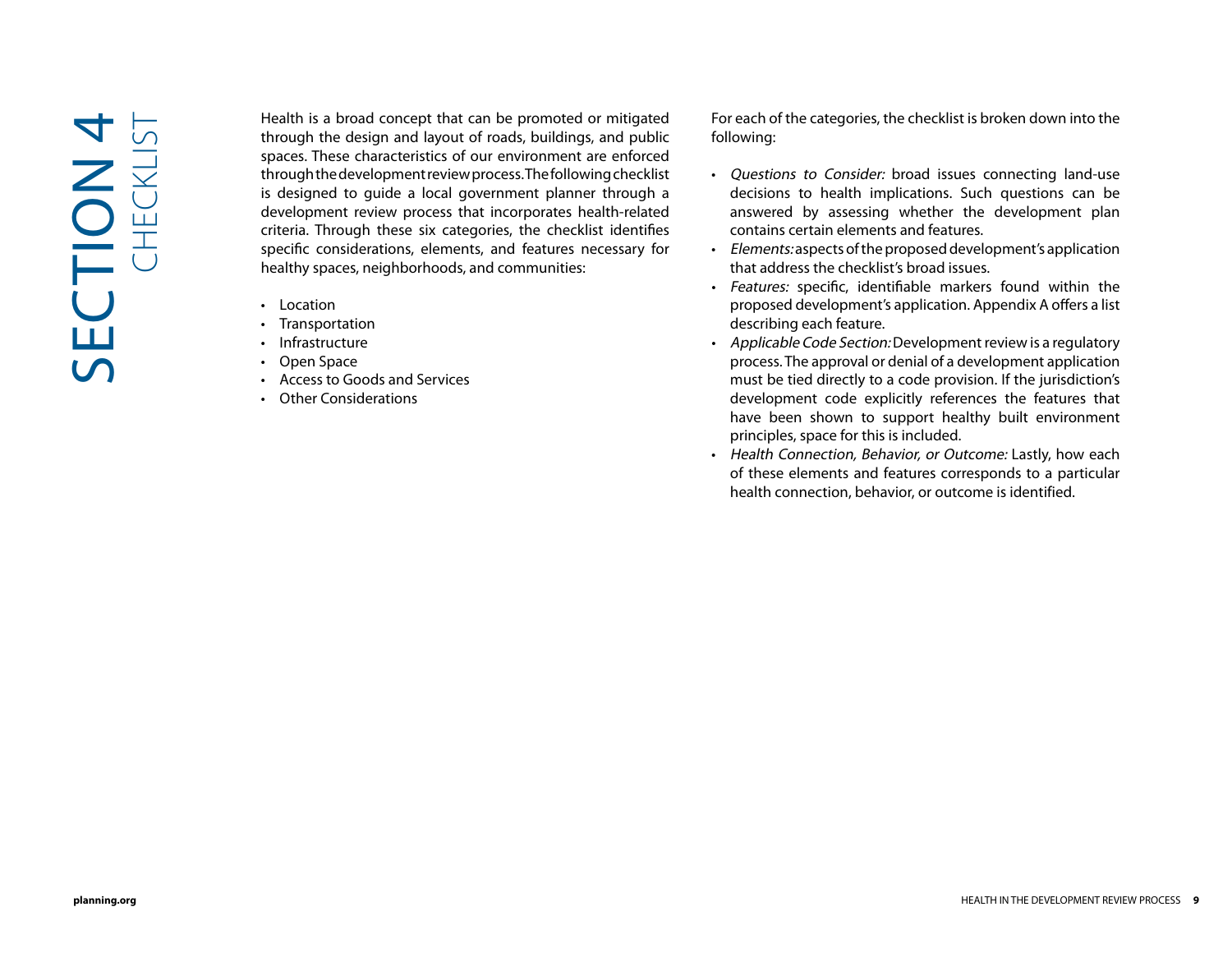#### **HEALTHY BUILT ENVIRONMENT PRINCIPLES:**

| <b>Questions to Consider</b>                                                            | <b>Elements</b>                                                   | <b>Features</b> | <b>Applicable Code Section</b> | <b>Health Connection,</b><br><b>Behavior, or Outcome</b>                                              |
|-----------------------------------------------------------------------------------------|-------------------------------------------------------------------|-----------------|--------------------------------|-------------------------------------------------------------------------------------------------------|
|                                                                                         | Infill                                                            |                 |                                | ← physical activity                                                                                   |
| Does the proposed development<br>connect with the built environment?                    | Redevelopment                                                     |                 |                                | A access to infrastructure,<br>jobs, and services                                                     |
|                                                                                         | Contiguous with Existing<br>Development                           |                 |                                |                                                                                                       |
| Does the plan address potential<br>environmental concerns?                              | Environmental Suitability<br>Analysis                             |                 |                                | V exposure to natural<br>hazards                                                                      |
|                                                                                         | Surrounding Land Uses                                             |                 |                                | $\blacktriangleright$ exposure to industrial or<br>similar hazards                                    |
| Is the proposed site and development<br>addressed in any existing health<br>assessment? | Consistency with County or<br>City Health Assessment and<br>Plans |                 |                                | <b>A</b> knowledge of existing<br>conditions: pollutants, air<br>quality, disease prevalence,<br>etc. |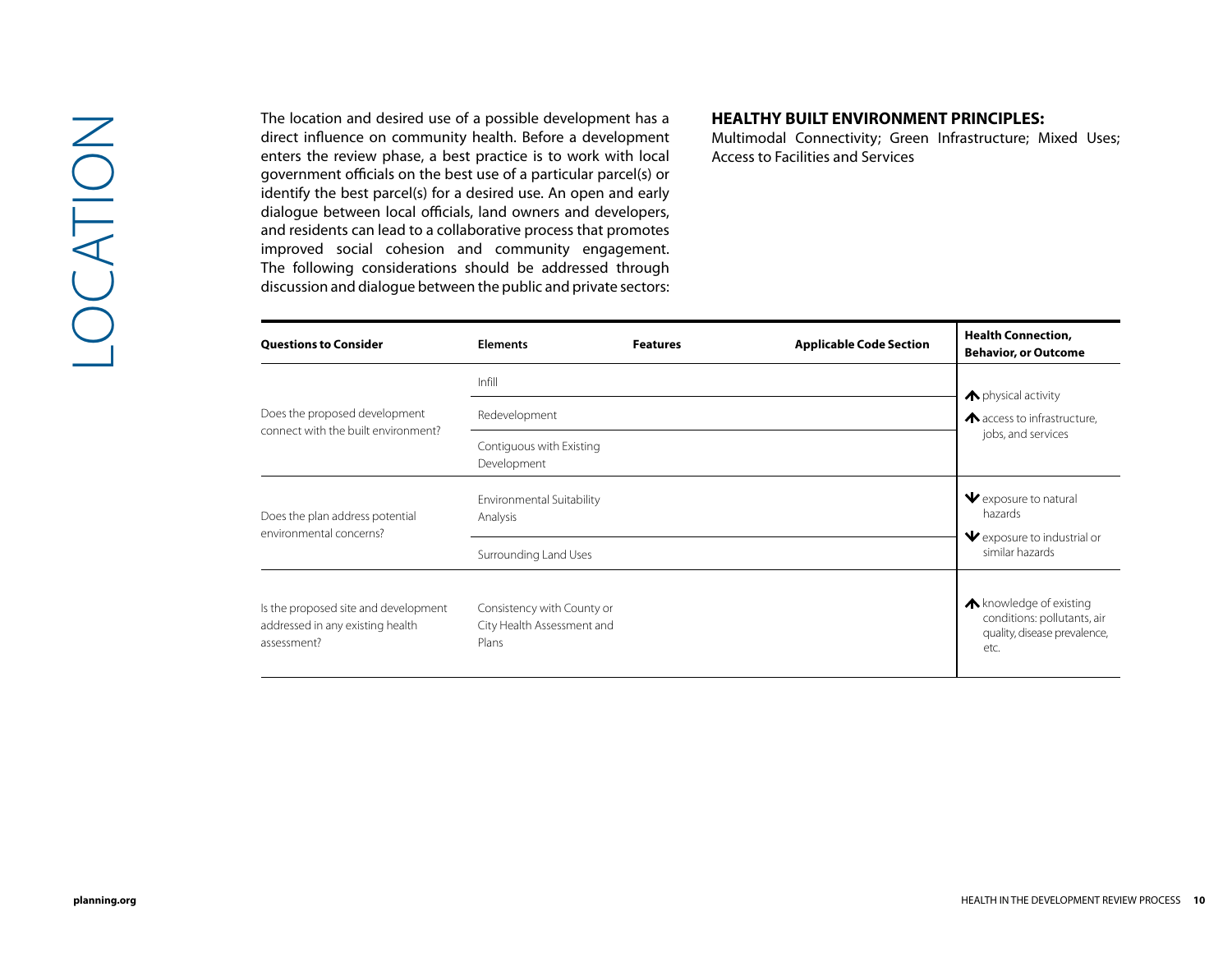An increase in population or daily trips is the expected result of any new development. The incorporation of transportation considerations is often a required element of the review process. A site plan or master plan that incorporates connectivity as a design element facilitates more opportunities to use active transportation, a key consideration for incorporating physical activity into daily behavior.

#### **HEALTHY BUILT ENVIRONMENT PRINCIPLES:**

| <b>Question to Consider</b>                                             | <b>Elements</b>                                                                                  | <b>Features</b>                                    | <b>Applicable Code Section</b> | <b>Health Connection,</b><br><b>Behavior, or Outcome</b>                 |
|-------------------------------------------------------------------------|--------------------------------------------------------------------------------------------------|----------------------------------------------------|--------------------------------|--------------------------------------------------------------------------|
| Does proposed development plan<br>promote active living?                |                                                                                                  | Adequate Sidewalk Width                            |                                |                                                                          |
|                                                                         | Context-Sensitive Street<br>Design                                                               | Bike Lanes/Paths                                   |                                | ← perceived safety                                                       |
|                                                                         |                                                                                                  | Intersection Design                                |                                | ← physical activity                                                      |
|                                                                         | Trails and Linear Parks within<br>Development Plan                                               |                                                    |                                |                                                                          |
| Is the proposed site connected to<br>existing multimodal transportation | Context-Sensitive Street<br>Design                                                               | <b>Bike Lanes</b>                                  |                                |                                                                          |
|                                                                         |                                                                                                  | Walkability Features                               |                                |                                                                          |
|                                                                         |                                                                                                  | Multi-Use Paths                                    |                                |                                                                          |
|                                                                         | Participation in Transportation Car Share Facilities<br>Demand or Mobility<br>Management Program | Transit Stops Within or Adjacent<br>to Development |                                | A access to infrastructure,<br>jobs, and services<br>▲ physical activity |
| networks?                                                               |                                                                                                  |                                                    |                                | ← street safety                                                          |
|                                                                         |                                                                                                  | Bike Parking/Bike Share<br>Facilities              |                                |                                                                          |
|                                                                         |                                                                                                  | Parking Maximums                                   |                                |                                                                          |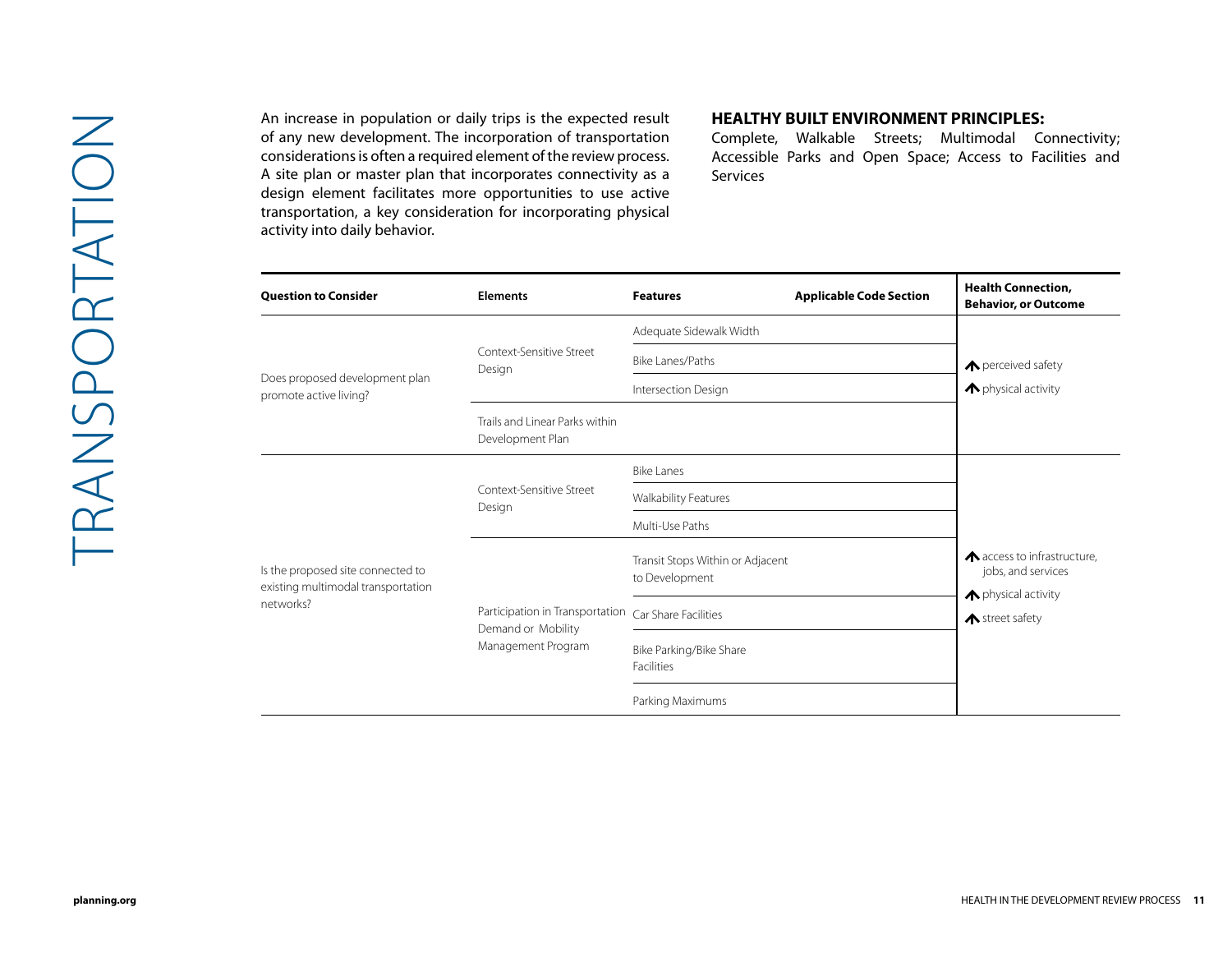The proposed use and design of a development will impact local infrastructure—stormwater, wastewater, potable water, etc. These utility systems ensure the attainment of environmental health goals while promoting healthy built environment principles.

#### **HEALTHY BUILT ENVIRONMENT PRINCIPLES:**

| <b>Questions to Consider</b>                                                                                  | <b>Elements</b>                           | <b>Features</b>   | <b>Applicable Code Section</b> | <b>Health Connection,</b><br><b>Behavior, or Outcome</b>                |
|---------------------------------------------------------------------------------------------------------------|-------------------------------------------|-------------------|--------------------------------|-------------------------------------------------------------------------|
|                                                                                                               |                                           | Pervious Surfaces |                                | ← water quality                                                         |
| Does the site plan incorporate<br>stormwater best management practices<br>(BMPs)?                             | Green Stormwater<br>Infrastructure        | Usable Open Space |                                | ← physical activity<br>↓ potable water usage for                        |
|                                                                                                               |                                           | Bioretention      |                                | non-drinking purposes                                                   |
|                                                                                                               |                                           | Stormwater Reuse  |                                | V nonpoint source<br>pollution                                          |
| Does the plan address projected impact                                                                        | Capacity in Public Sewer<br>System        |                   |                                | ▲ environmental health<br>indicators, such as water<br>and soil quality |
| of development on existing wastewater<br>infrastructure?                                                      | Inclusion of Environmental<br>Health data |                   |                                | V exposure to environment<br>health hazards                             |
| Does the plan address the projected<br>impact of development on the existing<br>potable water infrastructure? | Drinking Water Access in<br>Public Spaces |                   |                                |                                                                         |
|                                                                                                               | Capacity in Municipal Water<br>Supply     |                   |                                | ◆ potable water access                                                  |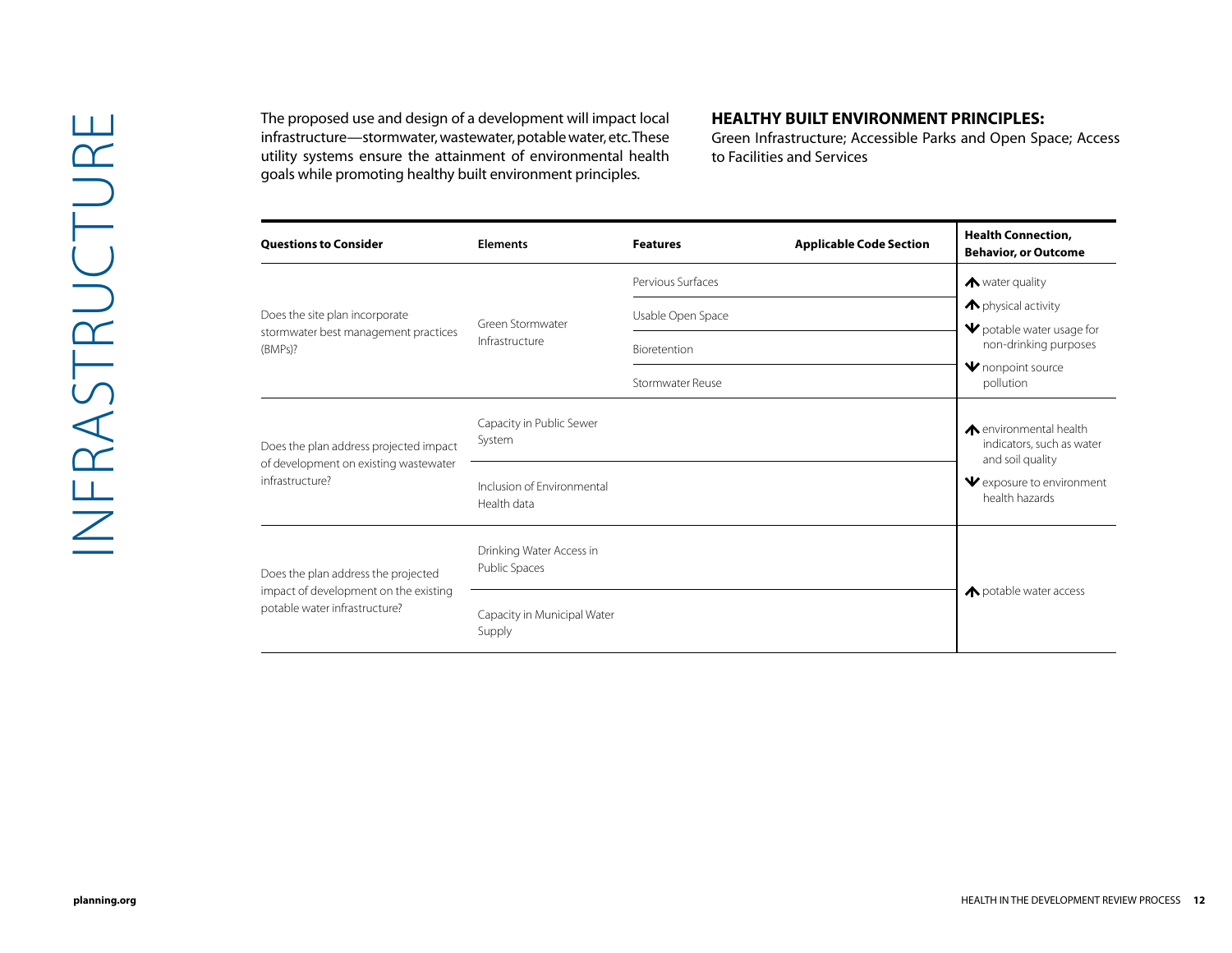#### **HEALTHY BUILT ENVIRONMENT PRINCIPLES:**

| <b>Questions to Consider</b>                                                                 | <b>Elements</b>                                                                        | <b>Applicable Code Section</b><br><b>Features</b> | <b>Health Connection,</b><br><b>Behavior, or Outcome</b>        |
|----------------------------------------------------------------------------------------------|----------------------------------------------------------------------------------------|---------------------------------------------------|-----------------------------------------------------------------|
| Do parks and open space opportunities<br>exist in the area surrounding the site<br>location? | Distance to Nearest Park via<br>Streets and Sidewalks                                  |                                                   | $\bigwedge$ air quality                                         |
|                                                                                              | Connection to Existing Parks<br>and Open Space                                         | Green Infrastructure                              | ← physical activity<br>$\blacktriangleright$ heat island effect |
|                                                                                              |                                                                                        | Multi-Use Paths                                   |                                                                 |
|                                                                                              |                                                                                        | Community Gathering Space                         |                                                                 |
|                                                                                              | Dedicated, Usable Park Space                                                           | Park Design Merits Needs of<br>Future Residents   | ← physical activity                                             |
| Do parks and open space opportunities<br>exist within the proposed development?              |                                                                                        |                                                   | <b>∧</b> social cohesion                                        |
|                                                                                              | Distance from Residences to<br>Identified Park Location via<br>Internal Street Network |                                                   |                                                                 |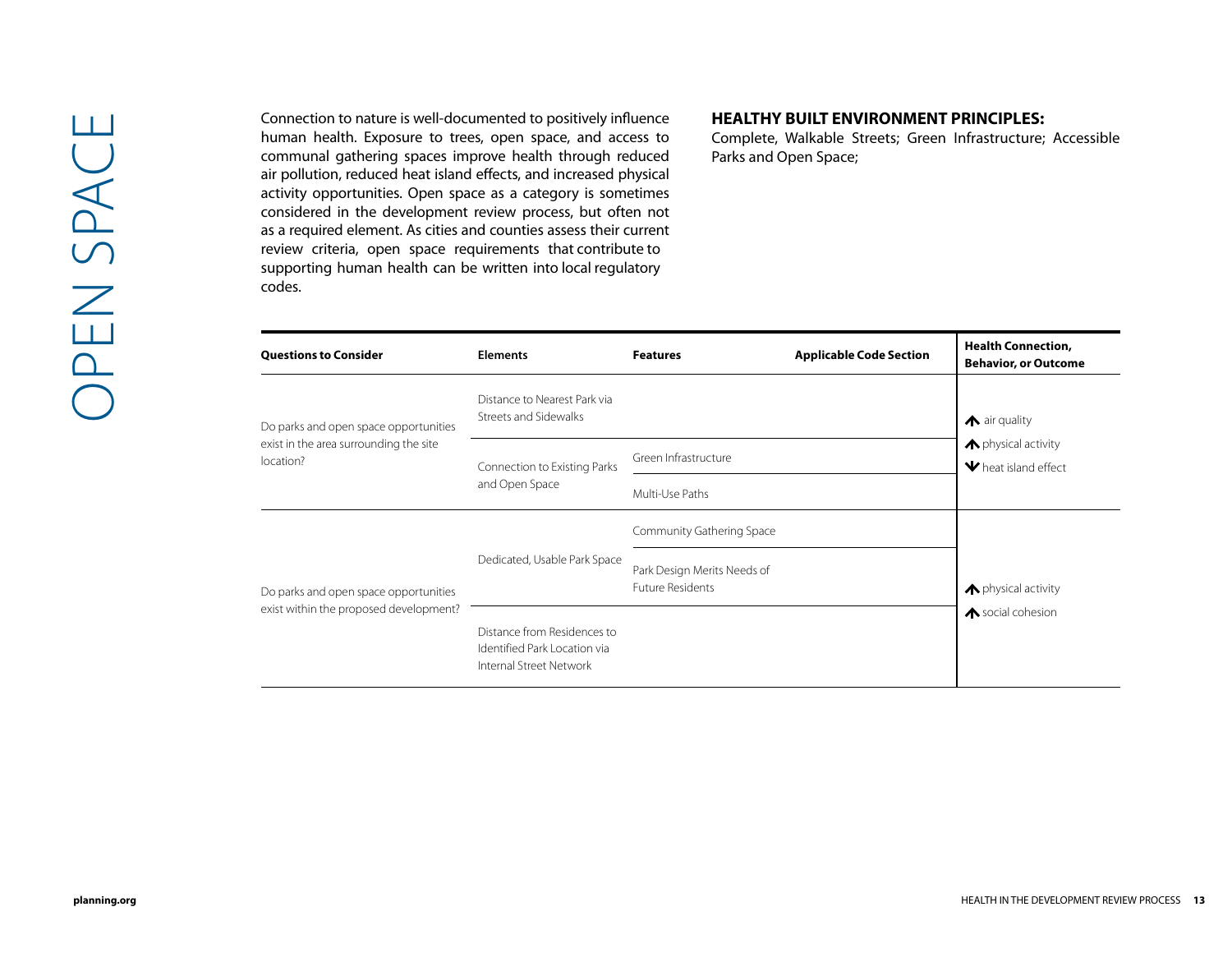#### **HEALTHY BUILT ENVIRONMENT PRINCIPLES:**

| the proposed use and location increases access to goods and<br>services, particularly in underserved areas. | Planning approach, development plans should address how                     |                                                                |                                |                                                          |  |
|-------------------------------------------------------------------------------------------------------------|-----------------------------------------------------------------------------|----------------------------------------------------------------|--------------------------------|----------------------------------------------------------|--|
| <b>Questions to Consider</b>                                                                                | <b>Elements</b>                                                             | <b>Features</b>                                                | <b>Applicable Code Section</b> | <b>Health Connection,</b><br><b>Behavior, or Outcome</b> |  |
| Does proposed development address<br>access to fresh, healthy, and<br>affordable food?                      | Distance from Fresh Food<br>Store                                           |                                                                |                                |                                                          |  |
|                                                                                                             |                                                                             | Space for Community Gardens                                    |                                | A awareness of food and                                  |  |
|                                                                                                             | Food Production<br>Opportunities                                            | Space for Urban Farm                                           |                                | nutrition issues<br>A healthy food access                |  |
|                                                                                                             |                                                                             | Codes that Permit Accessory<br>Gardens                         |                                | ← fresh food access                                      |  |
|                                                                                                             |                                                                             | Codes that Permit Livestock in<br><b>Residential Districts</b> |                                |                                                          |  |
|                                                                                                             | Distance from Primary Care<br>Facilities                                    |                                                                |                                |                                                          |  |
| Does proposed development address                                                                           | Distance from Hospitals                                                     |                                                                |                                | A access to health care<br><b>∧</b> social cohesion      |  |
| access to community services?                                                                               | Distance from Other<br>Community Services (library,<br>senior center, etc.) |                                                                |                                | A access to social services                              |  |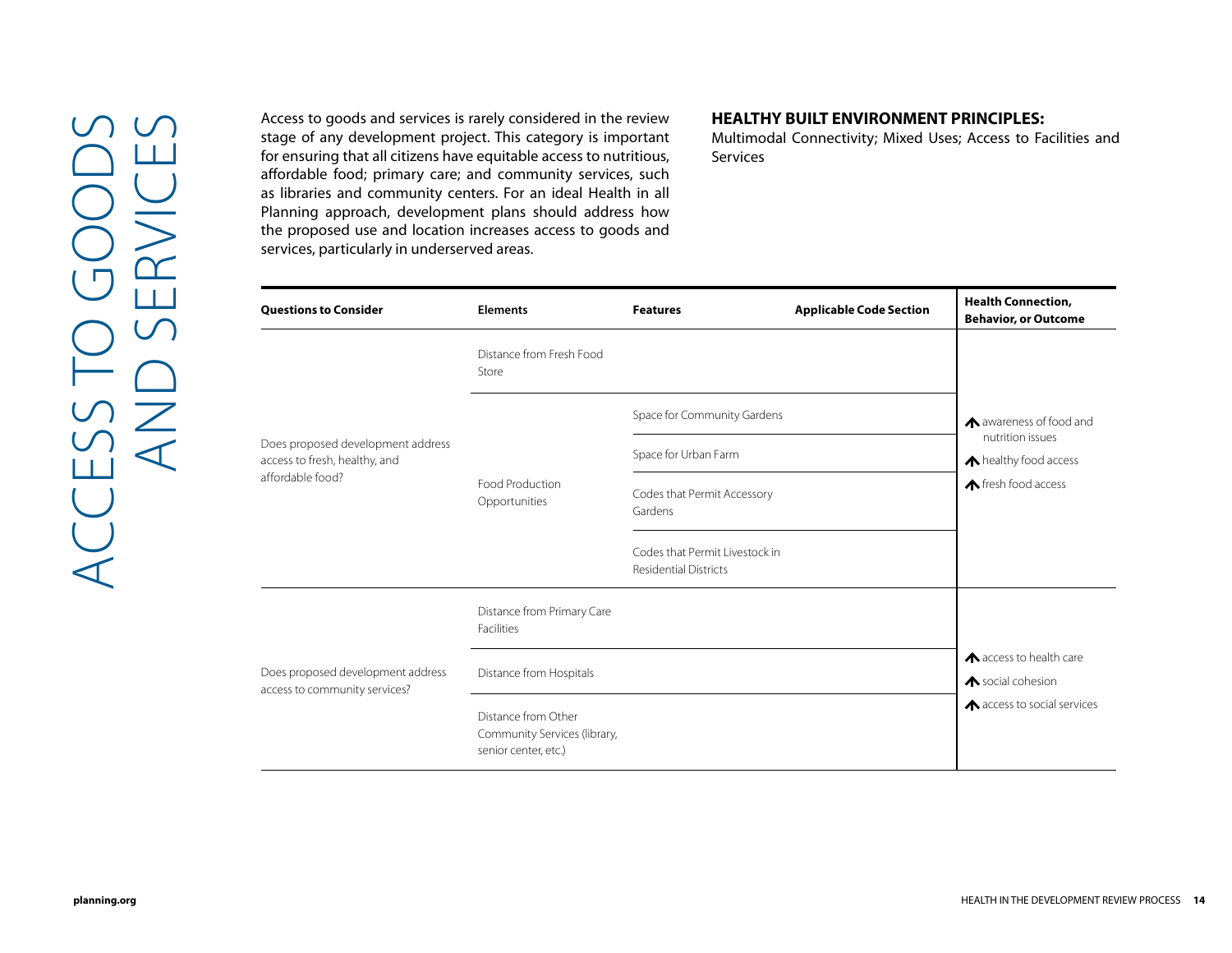#### **HEALTHY BUILT ENVIRONMENT PRINCIPLES:**

| <b>Questions to Consider</b>                                           | <b>Elements</b>                                                                                                                       | <b>Features</b> | <b>Applicable Code Section</b> | <b>Health Connection,</b><br><b>Behavior, or Outcome</b>                                                             |  |
|------------------------------------------------------------------------|---------------------------------------------------------------------------------------------------------------------------------------|-----------------|--------------------------------|----------------------------------------------------------------------------------------------------------------------|--|
| Does the development promote safety<br>and security?                   | Crime Prevention Through<br>Environmental Design<br>(CPTED) Techniques                                                                |                 |                                | ← perceived safety<br>▲ social cohesion                                                                              |  |
| Does the proposed use of development<br>promote economic activity?     | Retail and Commercial<br>Development                                                                                                  |                 |                                | $\bigwedge$ financial security<br>← perceived safety<br>← eyes on the street<br>$\blacktriangleright$ reduced stress |  |
| Does the residential component of the<br>plan address healthy housing? | Smoke Free Housing<br>Universal Design                                                                                                |                 |                                | <b>∧</b> social cohesion<br>▲ neighborhood stability                                                                 |  |
|                                                                        | Housing Affordability                                                                                                                 |                 |                                | V asthma prevalence and<br>symptoms                                                                                  |  |
|                                                                        | Located in Medically, Underserved Area                                                                                                |                 |                                |                                                                                                                      |  |
|                                                                        | Displacement of Existing<br>Residents                                                                                                 |                 |                                | A access to services, jobs,<br>transportation,                                                                       |  |
| Will the plan take equity considerations<br>into account?              | Disparity in Health Outcomes<br>from Data Sources, such as<br>Morbidity Rates, Disease-<br>Prevalence, Quality of Life<br>Index, etc. |                 |                                | and other infrastructure<br>systems<br>← health equity                                                               |  |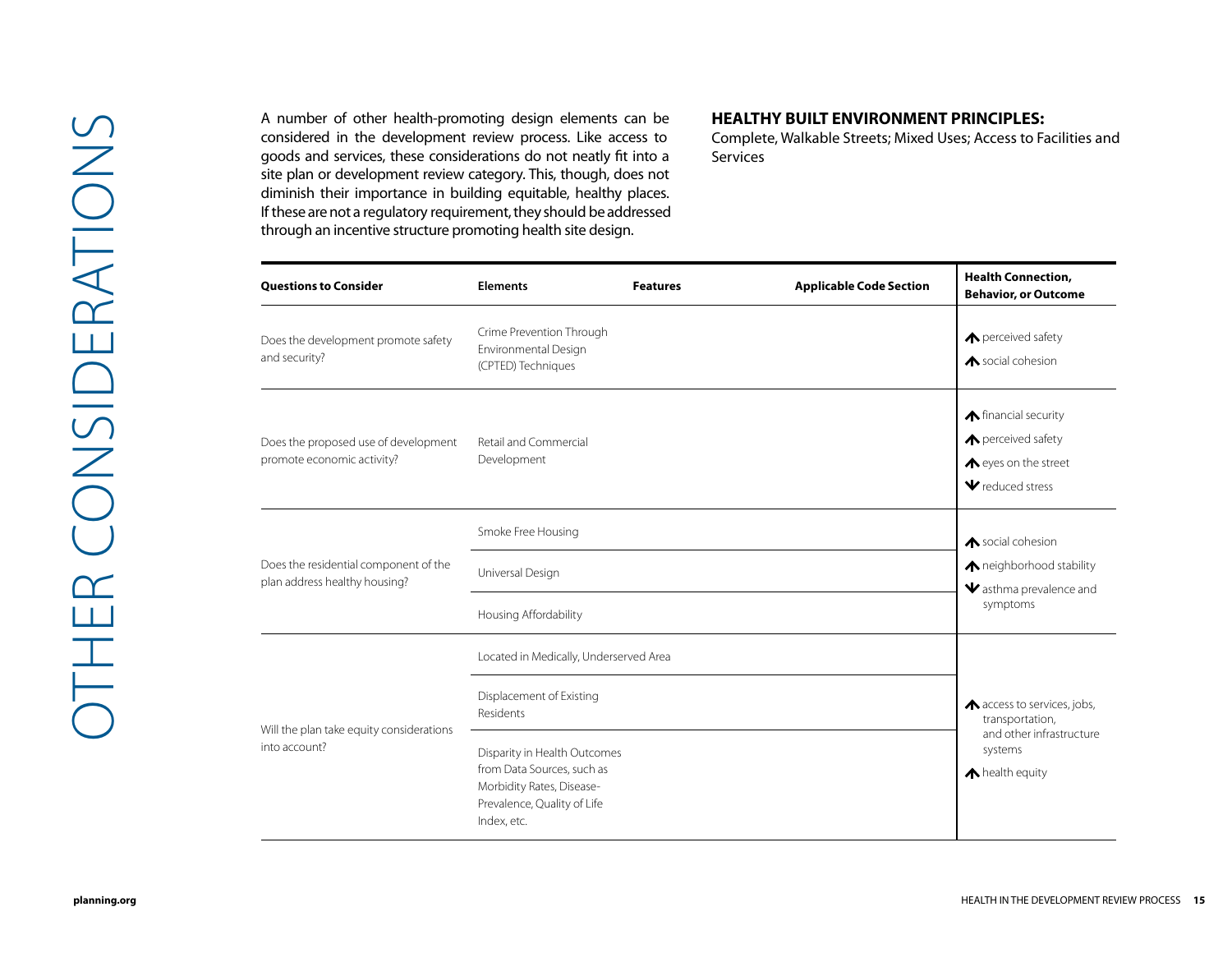#### **LOCATION**

*Infill:* Infill is the development of vacant lots or parcels within an existing development. Communities use infill development to encourage development in or near a city center that utilizes the existing street grid, utility lines, and other infrastructure. Many ordinances allow for infill projects that deviate from the base zoning in a district but work in context of the neighborhood.<br>• Examples of Infill Ordinance:

- - Sanford (Florida), City of. 2015. *Code of Ordinances*. Part III: Land Development Regulations, Schedule E: Additional Requirements and Provisions for Specific Uses, Section 15.0: Urban Infill Development Projects. Available at [https://www.municode.com/library/fl/sanford/codes](https://www.municode.com/library/fl/sanford/codes/code_of_ordinances?nodeId=PTIIILADERE_SCHEDULE_EADREPRSPUS_S15.0URINDEPR) [/code\\_of\\_ordinances?nodeId=PTIIILADERE\\_SCHEDULE](https://www.municode.com/library/fl/sanford/codes/code_of_ordinances?nodeId=PTIIILADERE_SCHEDULE_EADREPRSPUS_S15.0URINDEPR) [\\_EADREPRSPUS\\_S15.0URINDEPR.](https://www.municode.com/library/fl/sanford/codes/code_of_ordinances?nodeId=PTIIILADERE_SCHEDULE_EADREPRSPUS_S15.0URINDEPR)

*Redevelopment:* Redevelopment refers to the reuse or improve ment of developed land. Many communities have specific rede velopment agencies that create redevelopment plans, invest in infrastructure, and purchase land. For the purposes of develop ment review and Guidance for Health in the Development Re view Process, the term redevelopment applies to projects aligned with existing redevelopment efforts in the local area or transfor mation of a particular parcel to increase density and walkability (in accordance with current community efforts).

*Contiguous with Existing Development:* This language is used to discourage "leapfrog" development and encourage a compact urban form as an extension of the existing built environment. In reference to development review, sites, subdivisions, and planned unit developments can connect to existing develop ment via sidewalks, trails, access ways, and streets.

- 
- *• Sample Code*: Fort Collins (Colorado), City of. 2015. Land Use Code. Article 3: General Development Standards, Division 3.7: Compact Growth Standards. Available at [https://www](https://www.municode.com/library/co/fort_collins/codes/land_use?nodeId=ART3GEDEST_DIV3.7COURGRST) [.municode.com/library/co/fort\\_collins/codes/land](https://www.municode.com/library/co/fort_collins/codes/land_use?nodeId=ART3GEDEST_DIV3.7COURGRST) [\\_use?nodeId=ART3GEDEST\\_DIV3.7COURGRST](https://www.municode.com/library/co/fort_collins/codes/land_use?nodeId=ART3GEDEST_DIV3.7COURGRST).

*Environmental Suitability Analysis:* An environmental suitability analysis assesses the suitability of the site for various land uses, including industrial or agricultural activity, as well as land conser vation. These assessments can be used to promote community health by identifying, classifying, and prioritizing land in order to promote sustainable land-use plans and decisions that result in increased physical activity and access to parks and open spaces. More resources:

1. Atlanta Regional Health Forum (ARHF). 2006. *Land Use Plan ning for Public Health: The Role of Local Boards of Health in Community Design and Development.* National Association of Local Boards of Health. Available at [http://www.cdc.gov](http://www.cdc.gov/healthyplaces/publications/landusenalboh.pdf) [/healthyplaces/publications/landusenalboh.pdf](http://www.cdc.gov/healthyplaces/publications/landusenalboh.pdf)

*Surrounding Land Uses:* The environmental impact of land uses on a particular site can have large impacts on surrounding areas. Ag riculture uses large amounts of chemical inputs, industry creates various toxic and carcinogenic pollutants, and brownfields are often scattered throughout cities and counties, negatively im pacting human health. Conversely, green open spaces provide a number of environmental services (such as carbon sequestra tion and water purification) that positively impact human health and transportation planning can reduce aggregate and per cap ita pollution by reducing vehicle travel and use of alternative modes. Comprehensive planning strategies spatially manage and consider the negative and positive impacts various land uses have on individual and community health. More resources:

1. Victoria Transport Policy Institute. 2006. *Promoting Public Health through Smart Growth: Building Healthier Communities through Transportation and Land Use Policies and Practices.*  Available at [http://www.vtpi.org/sgbc\\_health.pdf](http://www.vtpi.org/sgbc_health.pdf)

*Consistency with*  C*ounty/*C*ity*  H*ealth*  A*ssessment and*  P*lans:* County or city health departments are required to conduct Communi ty Health Needs Assessments (CHNA) and corresponding Com munity Health Improvement Plans (CHIP). These assessments and plans include existing health conditions of the entire geo graphic area as well as targeted neighborhoods or census tracts. The information in the CHNA and CHIP can reveal what areas of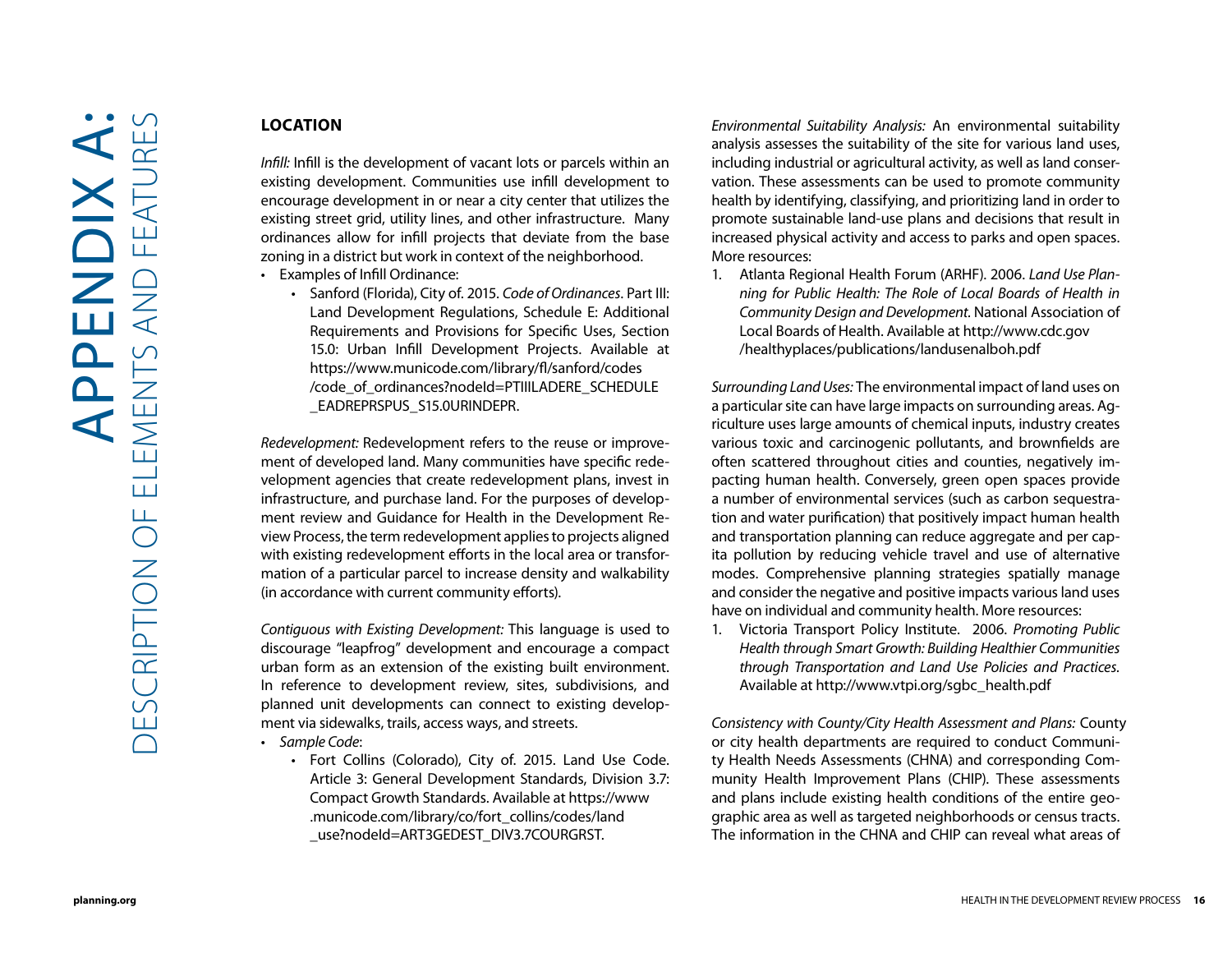the city are most exposed to air pollutants and at higher risk of injuries from traffic-related incidents. Consistency between the proposed development and the existing CHNA and CHIPs can better align built environment interventions that improve health outcomes. More Resources:

- 1. Community Commons: [http://www.communitycommons](http://www.communitycommons.org/chna/) [.org/chna/](http://www.communitycommons.org/chna/)
- 2. Local Health Department

#### **TRANSPORTATION**

*Context-Sensitive Street Design:* Context-sensitive street design is a planning and design approach that uses the context, or setting, of a roadway to determine design features, rather than simply basing roadway designs on hierarchical functional classifications. Localities can operationalize context-sensitive design by adopting street design standards that vary by context in addition to thoroughfare type. For example, the street design standards for an arterial boulevard in a walkable, urban environment would include different space allocations and design features than the standards for an arterial boulevard in a low-density rural area.

- *• Adequate Sidewalk Width:* Proposed sidewalks within the development follow a tiered approach that reflects the surrounding land use. For example:
	- Commercial, Retail, and Mixed-Use: 8-12'
	- Residential: 5'
- *• Bike Lanes:* A bike lane is a portion of the roadway that has been designated by striping, signage, and pavement markings for the preferential or exclusive use of bicyclists. More Resources:
	- 1. NACTO's Urban Bikeway Design Guide [http://nacto.org](http://nacto.org/publication/urban-bikeway-design-guide/bike-lanes/) [/publication/urban-bikeway-design-guide/bike-lanes/](http://nacto.org/publication/urban-bikeway-design-guide/bike-lanes/)
- *• Context-Specific Intersection Design:* In coordination with the proposed street designs, intersections within the proposed development are designed to be compact, integrate time and space, and offer shared spaces for each mode of trans-

portation. More Resources:

- 1. NACTO's Street Design Guide: [http://nacto.org](http://nacto.org/publication/urban-street-design-guide/) [/publication/urban-street-design-guide/](http://nacto.org/publication/urban-street-design-guide/)
- *• Use-Specific Parking Maximums:* Setting a maximum amount of parking spaces that can be added to a development promotes a more livable, pedestrian-friendly area. Like parking minimums, parking maximums should be appropriate to local context and the type of development proposed.
	- Sample code:
		- Bellevue (Washington), City of. 2015. *City Code*. Title 20: Land Use Code. Chapter 20.20: General Development Requirements. Section 20.20.590: Parking, circulation, and walkway requirements. Available at [http://www.codepublishing.com/wa/bellevue/.](http://www.codepublishing.com/wa/bellevue/)
			- Sets a maximum number of spots allowed, based on use.
- *• Walkability*: Walkability is a way of measuring how friendly an area is to pedestrians. Measurement criteria vary from place to place, but generally, a "walkable" neighborhood has good physical infrastructure such as well-maintained sidewalks and street connectivity, and neighborhood services accessible in a compact area.
	- Sample Code:
		- Alexandria (Virginia), City of. *Zoning Ordinance*. Article II: Definitions, Section 2-201-1: Walkability Index. Available at [https://www.municode.com/library/va](https://www.municode.com/library/va/alexandria/codes/zoning?nodeId=ARTIIDE_2-201.1WAIN) [/alexandria/codes/zoning?nodeId](https://www.municode.com/library/va/alexandria/codes/zoning?nodeId=ARTIIDE_2-201.1WAIN) [=ARTIIDE\\_2-201.1WAIN](https://www.municode.com/library/va/alexandria/codes/zoning?nodeId=ARTIIDE_2-201.1WAIN).
- *• Multi-Use Paths:* Multi-use paths are intended to be used for walking, biking, and other forms of non-motorized transportation. Often, they are separated physically from roadways and sidewalks. The Federal Highway Administration suggests that multi-use paths be at least 10 feet wide and conform to accessibility standards with regard to grade, surface materials, and markings or signage. More Resources: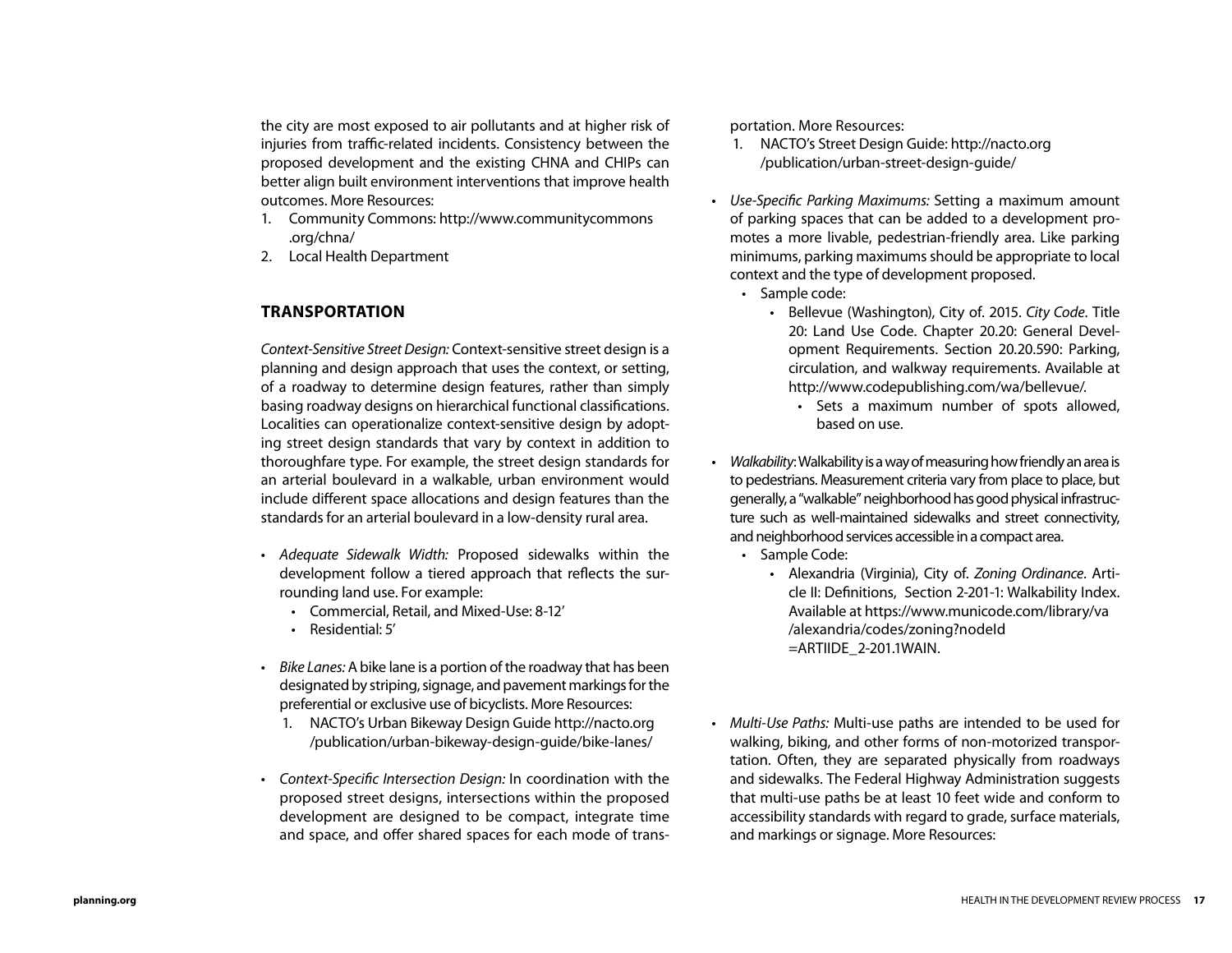- *• Trail and Linear Parks within Development Plan:* Communities measure recreation opportunities in a number of ways. Trails and linear parks can increase access to recreation opportunities within a subdivision or planned development. The suggested level of service standard is 5-10 acres per 1000 people, which was developed by the National Parks and Recreation Association (NPRA). Some places set a goal of having parks within a quarter mile of residences. More Resources:
	- 1. Austin (Texas), City of. 2013. "Achieving Child-Friendly Infill Development in Austin's Early Suburbs." Available at [https://www.austintexas.gov/sites/default/files/files](https://www.austintexas.gov/sites/default/files/files/SN_White_Paper_-_Family-friendly_Infill_Early_Suburbs_081113.pdf) [/SN\\_White\\_Paper\\_-\\_Family-friendly\\_Infill\\_Early](https://www.austintexas.gov/sites/default/files/files/SN_White_Paper_-_Family-friendly_Infill_Early_Suburbs_081113.pdf) Suburbs\_081113.pdf.
		- Establishes a desired LOS of pocket parks within 1/4 mile of residences, or 1/8 of a mile in areas with high concentrations of multifamily housing.
- *• Participation in Transportation Demand or Mobility Management Program*: Municipalities often have Mobility Management or Transportation Demand Management programs, which aim to increase mobility and efficiency by influencing travel behaviors. Compliance with the local TDM program ensures multiple transportation modes—walking, biking, transit, and automobile—are considered through the plan development and implementation process. For example:
	- • Arlington County, Virginia has a well-known Transportation Demand Management program for site plan development. The county works directly with real estate professionals to promote increased transit, ride sharing, walking, and biking through site plan features, such as bike share/ parking facilities, carsharing services, transit stops, etc. This program was established through regulation approved by the county's Board of Commissioners in 1990: [http://www.commuterpage.com/pages](http://www.commuterpage.com/pages/special-programs/tdm-for-site-plans/) [/special-programs/tdm-for-site-plans/](http://www.commuterpage.com/pages/special-programs/tdm-for-site-plans/)

#### **INFRASTRUCTURE**

*Green Stormwater Infrastructure:* Green Stormwater Infrastructure is the incorporation of stormwater management systems that mimic nature to improve water quality in an ecologically sustainable manner. Pervious surfaces, stormwater reuse, existing vegetated open spaces, the use of bioswales, bioretention basins, rain gardens, rooftop and wall or vertical gardens are examples of components often found within green stormwater infrastructure. Green stormwater infrastructure has numerous public health and environmental benefits, including reduction in air and water pollution; reduction in incidents of obesity; enhanced mental and physical health; and a reduced exposure to numerous toxins. Green stormwater infrastructure is usually found within building and construction codes, land division codes, and/ or stormwater management codes as well as environmental and public health planning documents.

- *• Pervious Surfaces:* Pervious surfaces usually appear in planning documents and ordinances in regards to landscaping and parking areas. Pervious surfaces allow water to filter through the surface and to reach the ground water, replenishing the water table. Some ordinances will define pervious spaces by the percentage of groundwater that reaches the underlying soil while others focus on the impact that the pervious surfaces have on the underlying groundwater or focus on the composition of pervious surfaces within particular zones. Many times, a public official will monitor the performance and composition of pervious surfaces in order to meet local and/or national environmental compliance and goals. More Resources:
	- 1. Oldsmar (Florida), City of. 2015. *Code of Ordinances.* Part III: Land Development Code. Article VII: Streets, Access Control and Parking. 7.8: Off Street Parking. 7.8.1: General. Available at [https://www.municode.com/library](https://www.municode.com/library/fl/oldsmar/codes/code_of_ordinances?nodeId=PTIIILADECO_ARTVIISTACCOPA_7.8OREPA_7.8.1GE) [/fl/oldsmar/codes/code\\_of\\_ordinances?nodeId](https://www.municode.com/library/fl/oldsmar/codes/code_of_ordinances?nodeId=PTIIILADECO_ARTVIISTACCOPA_7.8OREPA_7.8.1GE) [=PTIIILADECO\\_ARTVIISTACCOPA\\_7.8OREPA\\_7.8.1GE](https://www.municode.com/library/fl/oldsmar/codes/code_of_ordinances?nodeId=PTIIILADECO_ARTVIISTACCOPA_7.8OREPA_7.8.1GE)
	- 2. Pineo, Rebecca, and Susan Barton. 2009. "Permeable vs. Impermeable Surfaces." University of Delaware, College of Agricultural & Natural Sciences. Available at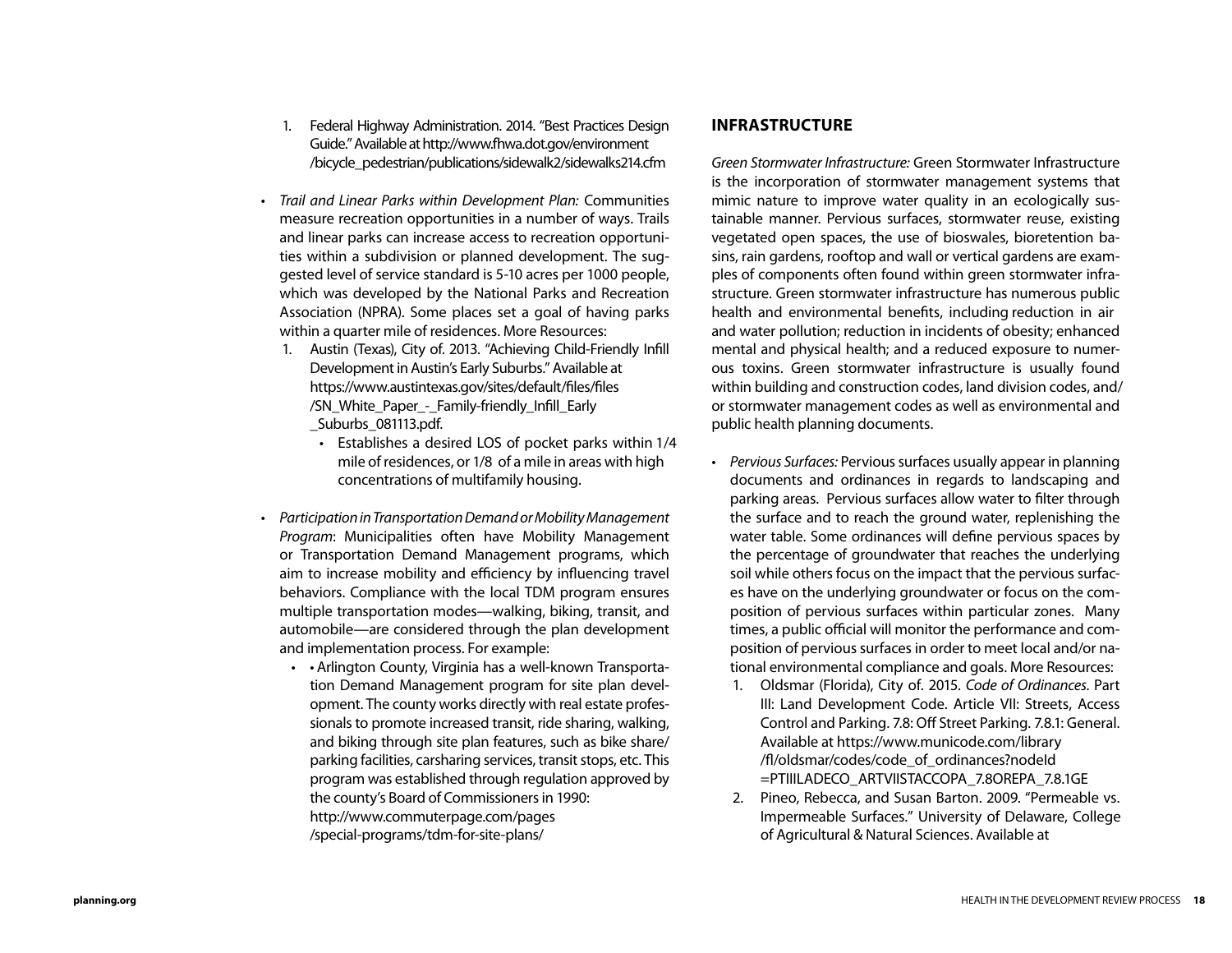[http://extension.udel.edu/factsheet/permeable-vs](http://extension.udel.edu/factsheet/permeable-vs-impermeable-surfaces/) [-impermeable-surfaces/](http://extension.udel.edu/factsheet/permeable-vs-impermeable-surfaces/)

- *• Usable Open Space:* Usable open space refers to outdoor areas, excluding parking lots, which are devoted to active and passive recreational activities. There are numerous health benefits associated with such spaces, including physical activity, which helps to increase fitness and to reduce obesity; pollution mitigation within vegetative usable open spaces; and contacts with nature, which is proven to enhance well-being. While ordinances regarding usable open space can vary greatly at times in different communities, usable open space requirements are usually specified within particular districts and can vary from district to district within a given community.
	- Sample Codes:
		- Long Beach (California), City of. 2015. *Code of Ordinances.* Title 21: Zoning. Chapter 21.31: Residential Districts. Division II: Developmental Standards. 21.31.230: Usable Open Space. Available at [https://www.municode.com/library/ca/long\\_beach](https://www.municode.com/library/ca/long_beach/codes/municipal_code?nodeId=VOII_TIT21ZO_CH21.31REDI_DIVIIDEST_21.31.230USOPSP) [/codes/municipal\\_code?nodeId=VOII\\_TIT21ZO](https://www.municode.com/library/ca/long_beach/codes/municipal_code?nodeId=VOII_TIT21ZO_CH21.31REDI_DIVIIDEST_21.31.230USOPSP) [\\_CH21.31REDI\\_DIVIIDEST\\_21.31.230USOPSP](https://www.municode.com/library/ca/long_beach/codes/municipal_code?nodeId=VOII_TIT21ZO_CH21.31REDI_DIVIIDEST_21.31.230USOPSP)
		- Oakland (California), City of. 2015. *Code of Ordinances.*  Title 17: Planning. Chapter 17.58: CBD Central Business Direct Zones Regulations. 17.58.070: Usable Open Space Standards. Available at [https://www.municode.com/library/ca/oakland](https://www.municode.com/library/ca/oakland/codes/planning_code?nodeId=TIT17PL_CH17.58CBCEBUDIZORE_17.58.070USOPSPST) [/codes/planning\\_code?nodeId=TIT17PL](https://www.municode.com/library/ca/oakland/codes/planning_code?nodeId=TIT17PL_CH17.58CBCEBUDIZORE_17.58.070USOPSPST) [\\_CH17.58CBCEBUDIZORE\\_17.58.070USOPSPST](https://www.municode.com/library/ca/oakland/codes/planning_code?nodeId=TIT17PL_CH17.58CBCEBUDIZORE_17.58.070USOPSPST)
- *• Bioretention:* Bioretention incorporates soils and plants that remove pollutants from stormwater runoff. The Environmental Protection Agency has designated bioretention as a stormwater best management practice. Cities and counties of all sizes have used bioretention as a technique for managing stormwater. More Resources:
	- Environmental Protection Agency: [http://water.epa.gov](http://water.epa.gov/scitech/wastetech/upload/2002_06_28_mtb_biortn.pdf) [/scitech/wastetech/upload/2002\\_06\\_28\\_mtb\\_biortn.pdf](http://water.epa.gov/scitech/wastetech/upload/2002_06_28_mtb_biortn.pdf)
- *• Stormwater Reuse:* Stormwater reuse is generally unaddressed by regulations and codes. However, some communities do include stormwater reuse in their municipal codes, usually within land development ordinances or building codes. Water is increasingly scarce in large parts of the country and runoff is rife within urban environments as a result of the presence of non-pervious surfaces such as asphalt and concrete. The reuse of stormwater is particularly important for agricultural purposes and for use on lawns, parks, and fields. There are concerns about stormwater reuse as a result of possible human exposure to pathogens, cross-contamination of the potable water supply as well as concerns with mosquito breeding and contaminated pond sediments, all of which could have potentially large impacts on human health.
	- Sample Codes:
		- Basalt (Colorado), Town of. 2015. Municipal Code. Chapter 18: Building Regulations. Article II: Construction Codes. Section 18-25: Point Details. Available at [https://www.municode.com/library/co/basalt](https://www.municode.com/library/co/basalt/codes/municipal_code?nodeId=CH18BURE_ARTIICOCO_S18-25PODE) [/codes/municipal\\_code?nodeId=CH18BURE](https://www.municode.com/library/co/basalt/codes/municipal_code?nodeId=CH18BURE_ARTIICOCO_S18-25PODE) [\\_ARTIICOCO\\_S18-25PODE](https://www.municode.com/library/co/basalt/codes/municipal_code?nodeId=CH18BURE_ARTIICOCO_S18-25PODE)
		- Minnesota Pollution Control Agency. 2015. Stormwater Re-Use and Rainwater Harvesting. May 14. Available at [http://stormwater.pca.state.mn.us/index.php](http://stormwater.pca.state.mn.us/index.php/Stormwater_re-use_and_rainwater_harvesting) /Stormwater re-use and rainwater harvesting

*Public Sewer System Capacity:* Wastewater systems usually encompass pumping stations, treatment plants, and miles of underground pipes. In certain instances, existing infrastructure might be inadequate to handle the growth in demand that occurs with population growth and new developments. Municipal planners can ensure that the existing infrastructure has the capacity to support the proposed development. In many communities, an existing Adequate Public Facilities Ordinance might assist planners with ensuring that the capacity in the sewer system aligns with the proposed development. More Resources:

*1. Planner's Estimating Guide: Projecting Land Use and Facility Needs*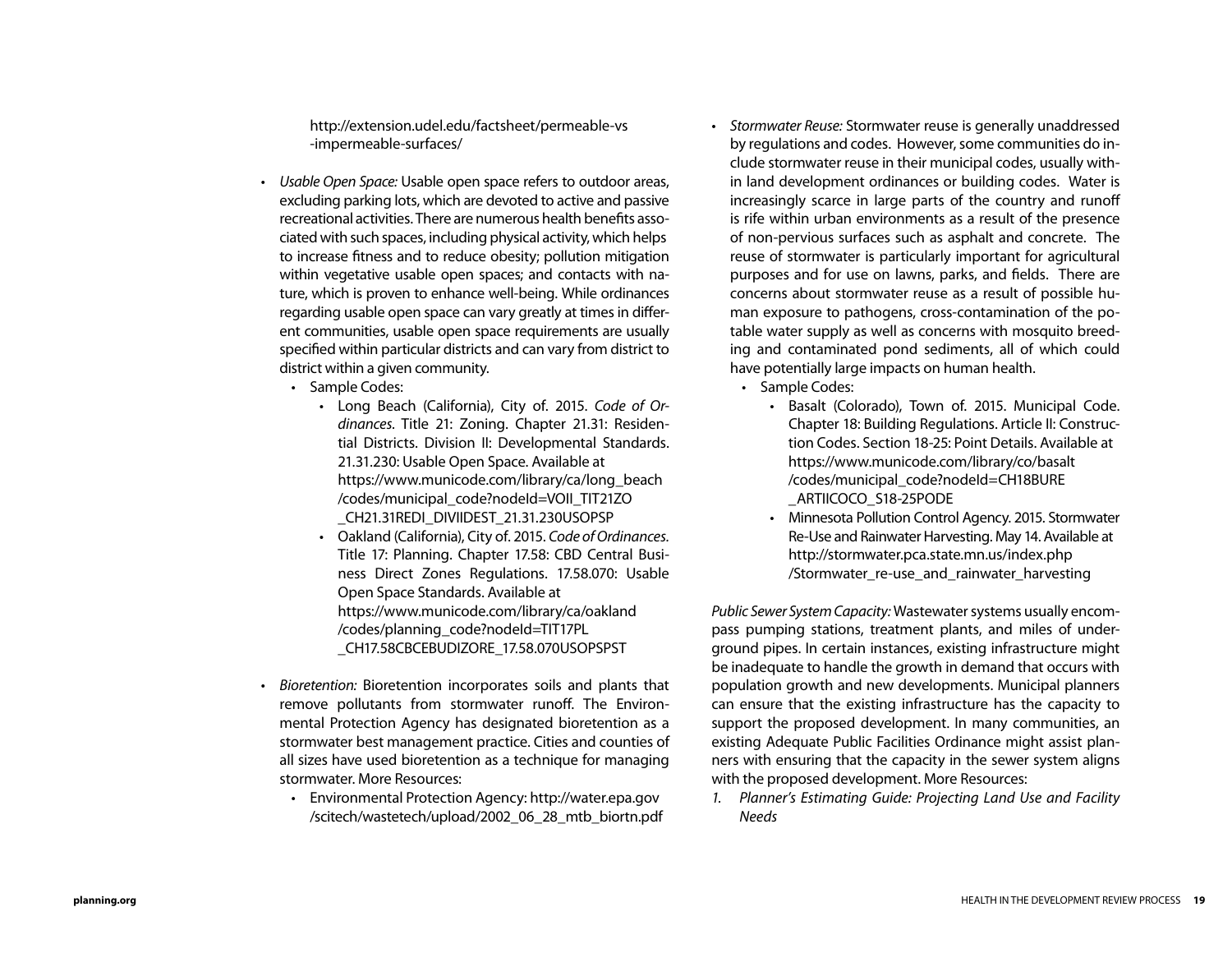*Environmental Health Data:* Local health departments routinely monitor municipal sewer systems to ensure compliance with environmental rules and regulations. This monitoring and data collection can assist local planners with determining capacity and adequacy of the existing system, helping to limit exposure to contaminants and water borne diseases.

*Capacity in Municipal Water Supply:* Water systems usually include source facilities (wells and surface water intake points), treatment plants, pumps, and storage facilities. Municipal planners must consider a proposed development's impact on the local water supply. This consideration is particularly acute in areas affected by drought or low precipitation rates, such as the southwestern United States. More Resources:

*1. Planner's Estimating Guide: Projecting Land Use and Facility Needs*

*Drinking Water Access:* Municipal codes address drinking water through varying sections. The International Code Council sets requirements for drinking fountains, dependent on establishment classification and number of occupants. More Resources:

*1. Quenching Community Thirst: Planning for More Access to Drinking Water in Public Place:* [https://www.planning.org](https://www.planning.org/research/publichealth/pdf/wateraccessreport.pdf) [/research/publichealth/pdf/wateraccessreport.pdf](https://www.planning.org/research/publichealth/pdf/wateraccessreport.pdf)

#### **OPEN SPACE**

*Parks and Open Space within Development:* Parks and open spaces within developments can be secured through zoning requirements or incentives for private developers, within subdivision or neighborhood design standards & development codes within a city's code of ordinance, or within a city's land use code. Examples of open spaces include parks, plazas, trails, bike paths, playgrounds, forests, and wetlands. Parks and open spaces provide opportunities for exercise and relaxation.

*• Example of Parks and Open Space Ordinance within a Development:* Southaven (Mississippi), City of. 2015. *Code of Ordinances.* Title XIII: Zoning Regulations. Chapter 18: Development Design Criteria. Section 13-18(d): Public Sites, Facilities and Open Spaces. Available at [https://www.municode.com](https://www.municode.com/library/munipro?stateAbbr=ms&clientName=southaven&contentTypeId=codes&productName=code_of_ordinances&nodeId=CO_TITXIIIZORE_CH18DEDECR_S13-18_D_PUSIFAOPSP) [/library/munipro?stateAbbr=ms&clientName=southaven](https://www.municode.com/library/munipro?stateAbbr=ms&clientName=southaven&contentTypeId=codes&productName=code_of_ordinances&nodeId=CO_TITXIIIZORE_CH18DEDECR_S13-18_D_PUSIFAOPSP) [&contentTypeId=codes&productName=code\\_of](https://www.municode.com/library/munipro?stateAbbr=ms&clientName=southaven&contentTypeId=codes&productName=code_of_ordinances&nodeId=CO_TITXIIIZORE_CH18DEDECR_S13-18_D_PUSIFAOPSP) [\\_ordinances&nodeId=CO\\_TITXIIIZORE\\_CH18DEDECR](https://www.municode.com/library/munipro?stateAbbr=ms&clientName=southaven&contentTypeId=codes&productName=code_of_ordinances&nodeId=CO_TITXIIIZORE_CH18DEDECR_S13-18_D_PUSIFAOPSP) S13-18\_D\_PUSIFAOPSP

*Parks and Open Space Surrounding the Site:* Parks and open space surrounding the site should be readily accessible and designed to enhance the public and health benefits of those living in the areas bordering the parks and open spaces. Codes regarding parks and open space surrounding the site can be found within a city's code of ordinances or within a land development code. Examples of open spaces include parks, plazas, trails, bike paths, playgrounds, forests, and wetlands.

*•* Sample Code:

Orange (Florida), County of. 2009. *Com*prehensive Plan 2010 *-2030: Destination 2030.* Orange County Community, Environmental & Development Services. March. Available at http://ww[w.orangecountyfl.net/Portals/0](http://www.orangecountyfl.net/Portals/0/resource%20library/planning%20-%20development/Comprehensive%20Plan%20GOPS%202030.pdf) [/resource%20library/planning%20-%20development](http://www.orangecountyfl.net/Portals/0/resource%20library/planning%20-%20development/Comprehensive%20Plan%20GOPS%202030.pdf) [/Comprehensive%20Plan%20GOPS%202030.pdf](http://www.orangecountyfl.net/Portals/0/resource%20library/planning%20-%20development/Comprehensive%20Plan%20GOPS%202030.pdf)

#### **ACCESS TO GOODS AND SERVICES**

*Distance from Fresh Food Store:* The distance between the proposed development and existing fresh food outlets can positively or negatively contribute to individual diets and related health outcomes. In metropolitan census tracts, the recommended distance between a fresh food outlet and a resident is one mile. In non-metropolitan census tracts, the recommended distance is 10 miles. More Resources:

• US Department of Agriculture. "Food Deserts." Available at <http://apps.ams.usda.gov/fooddeserts/fooddeserts.aspx>

*Food Production Opportunities:* If applicable to the development's size and use, the incorporation of food production into the development plan or strategy should be considered. These oppor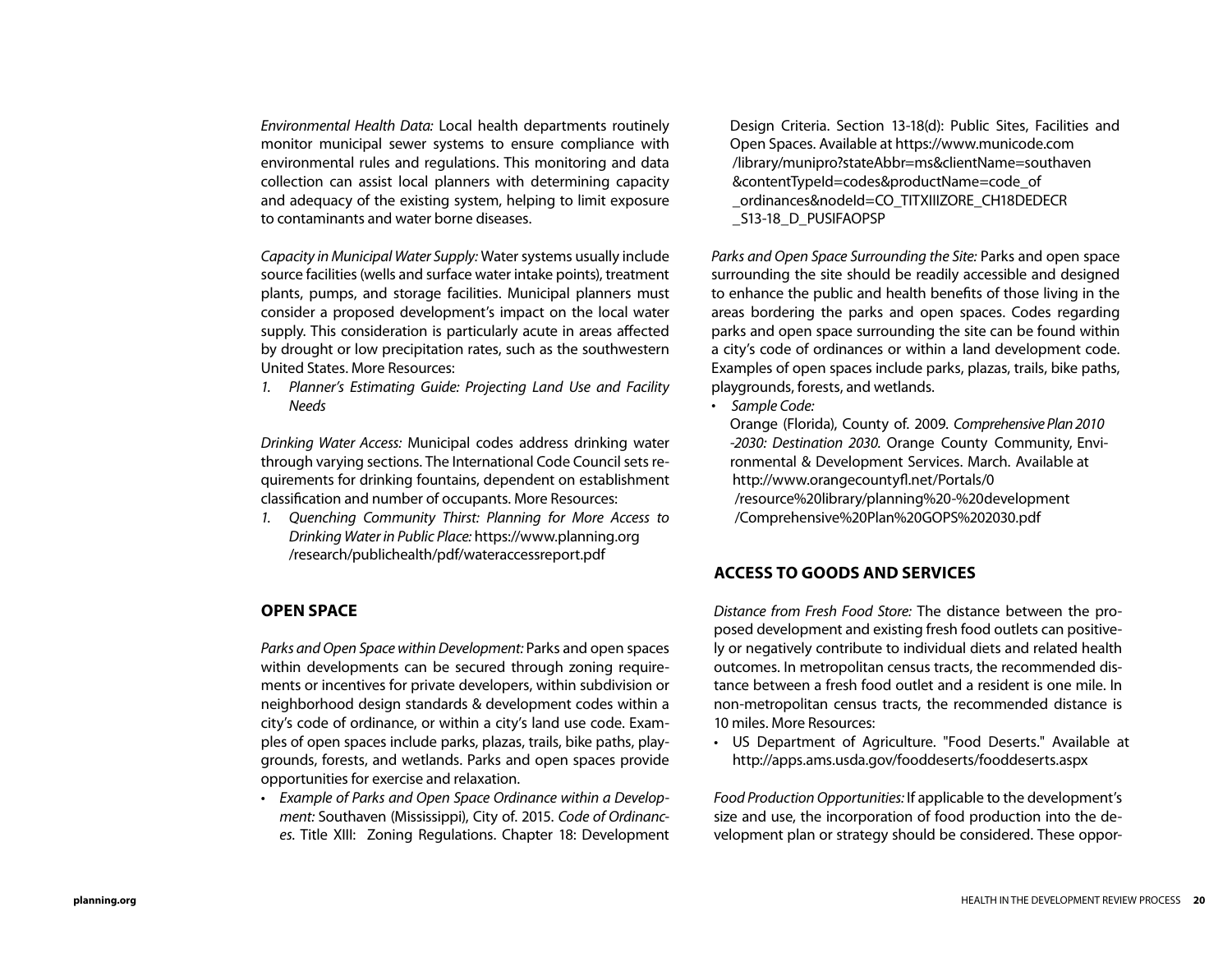tunities can take multiple forms, including:

- *• Space for* C*ommunity* G*ardens:* the allocation of viable land for a community garden
- *• Space for* U*rban* F*arm:* most applicable to subdivision and larger planned unit developments, space for urban farms is the allocation of viable land for an urban farm enterprise
- *• Codes that* P*ermit* A*ccessory* G*ardens:* refers to zoning, health, and building codes that allow for individual residences to maintain backyard or front yard gardens for food production
- *• Codes that* P*ermit* L*ivestock in* R*esidential* D*istricts:* refers to zoning, health, and building codes that allow for the keeping of chickens and other small animals within residential boundaries

*Distance from Primary Care:* The distance between a proposed development and primary care facilities has the ability to influence how often individuals utilize preventive care. Developments, particularly those targeted to older adults and low-income residents, can increase access to care for those most in need.

*Distance from Hospital:* The distance between a proposed development and a hospital has emergency management and hospital implications. The consideration of both distance to facilities and accommodation of emergency vehicles into a development or site plan can increase access to necessary services in times of need.

*Distance from Other Community Services:* Municipalities provide residents with more than just utilities and a park system. Community services, such as libraries and community centers, are vital to health and livable communities. A new subdivision or development can increase opportunities for residents to access libraries, community centers, and other public services.

#### **OTHER CONSIDERATIONS**

*Crime Prevention Through Environmental Design:* CPTED is a set of strategies and design principles that aim to minimize criminal behavior through the built environment. These principles are access control, which helps designate between public, semi-private, and private spaces; surveillance, which uses windows and other details to put "eyes on the street" to deter criminal activity; territorial reinforcement, which further delineates between public and private areas; and maintenance, which signals that people are watching out for the property and will not tolerate criminal activity. More Resources:

- 1. National Crime Prevention Council. 2009. Best Practices for using CPTED in Weed and Seed Sites. Available at: [http://www.ncpc.org/resources/files/pdf/training/Best](http://www.ncpc.org/resources/files/pdf/training/Best%20Practices%20in%20CPTED%20-2.pdf/) [%20Practices%20in%20CPTED%20-2.pdf/.](http://www.ncpc.org/resources/files/pdf/training/Best%20Practices%20in%20CPTED%20-2.pdf/)
- 2. Sample Codes:
	- a. Minneapolis (Minnesota), City of. 2015. *Code of Ordinances*. Title 20: Zoning Code, Chapter 530: Site Plan Review, Article V: Additional Standards, Section 530.260: Crime Prevention through Environmental Design. Available at [https://www.municode.com/library/mn/minneapolis](https://www.municode.com/library/mn/minneapolis/codes/code_of_ordinances?nodeId=MICOOR_TIT20ZOCO_CH530SIPLRE_ARTVADST_530.260CRPRTHENDE) [/codes/code\\_of\\_ordinances?nodeId=MICOOR](https://www.municode.com/library/mn/minneapolis/codes/code_of_ordinances?nodeId=MICOOR_TIT20ZOCO_CH530SIPLRE_ARTVADST_530.260CRPRTHENDE) TIT20ZOCO CH530SIPLRE\_ARTVADST\_530 [.260CRPRTHENDE.](https://www.municode.com/library/mn/minneapolis/codes/code_of_ordinances?nodeId=MICOOR_TIT20ZOCO_CH530SIPLRE_ARTVADST_530.260CRPRTHENDE)

*Retail Opportunities:* Site plans and related documents for nonresidential developments can incorporate retail opportunities—businesses that generate economic activity for the immediate surrounding areas. In addition to economic activity, increased retail opportunities within a neighborhood have the ability to improve access to jobs for the local population.

*Smoke*-*Free Housing:* More communities are choosing to adopt smoke-free housing ordinances for multi-unit buildings. The National Healthy Housing Standard says that smoking should be prohibited in all common areas of multi-unit buildings, and within 25 feet of entrances, air intakes, and open windows. More Resources:

- 1. National Healthy Housing Standard: [http://www.nchh.org](http://www.nchh.org/Policy/NationalHealthyHousingStandard.aspx) [/Policy/NationalHealthyHousingStandard.aspx](http://www.nchh.org/Policy/NationalHealthyHousingStandard.aspx)
- 2. Sample ordinances:
	- a. Berkeley (California), City of. Smoke Free Housing Ordinance. Available at [http://www.cityofberkeley.info](http://www.cityofberkeley.info/uploadedFiles/Health_Human_Services/Level_3_-_Public_Health/TobaccoFreeMultiUnitOrdinance.pdf) /uploadedFiles/Health Human Services/Level 3 [\\_-\\_Public\\_Health/TobaccoFreeMultiUnitOrdinance.pdf.](http://www.cityofberkeley.info/uploadedFiles/Health_Human_Services/Level_3_-_Public_Health/TobaccoFreeMultiUnitOrdinance.pdf)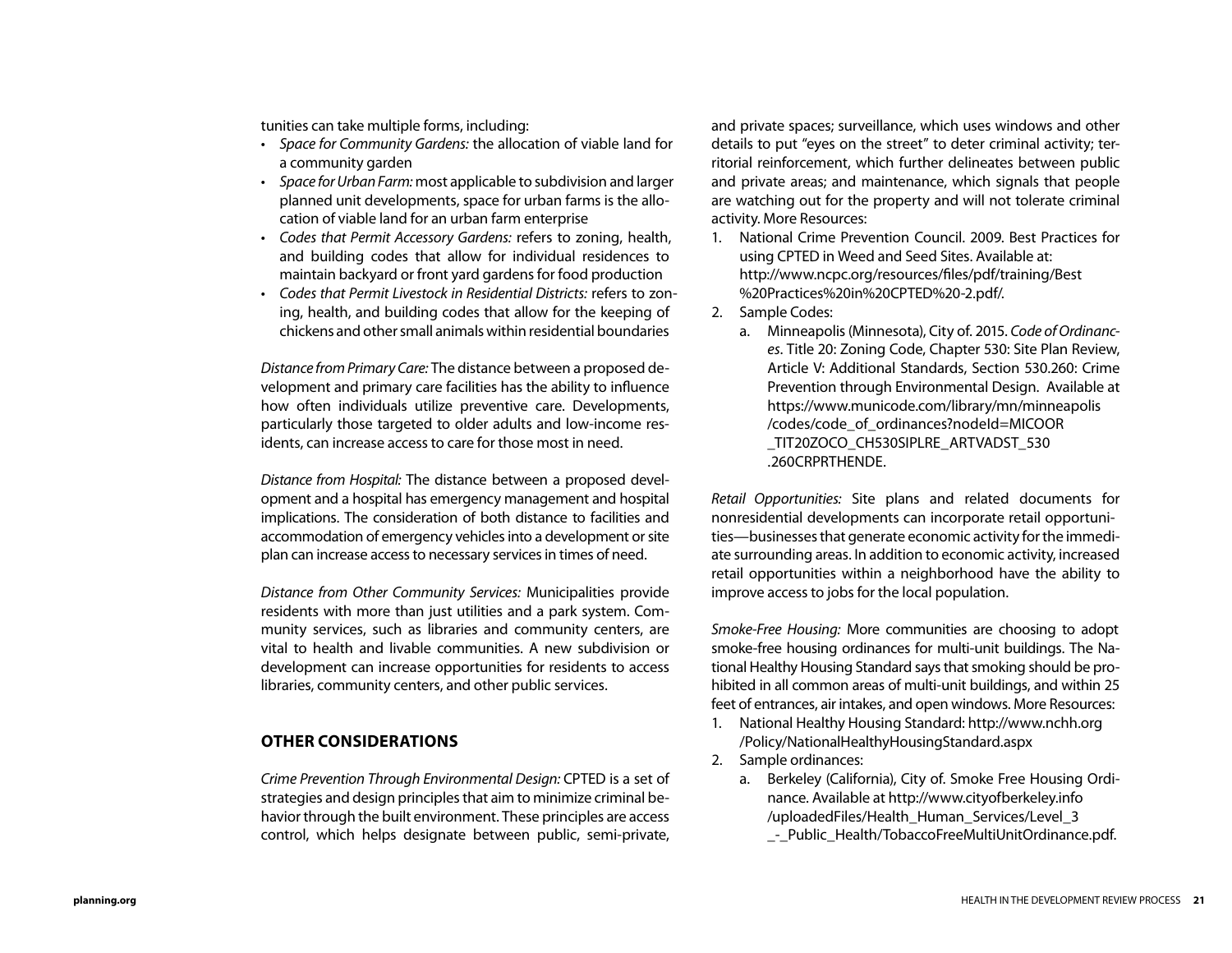*Universal Design:* Universal design is also called inclusive design. It takes into account the needs of all people, including older people and people with disabilities. It seeks to create "barrier-free" housing that works for everyone through thoughtful design techniques. Some communities require that new subsidized housing developments utilize universal design, and some go further, applying universal design standards to all new housing construction.

*Housing Affordability:* Affordable housing refers to the residential units that are considered affordable—less than 30% of housing-related expenses—by households earning less than local median income. Affordable housing units can positively impact an individual's health in several ways. When households have additional resources, they have increased options for healthy food and health care opportunities. Tenure in a residential unit and the stability it provides can reduce stress and associated health triggers. Development regulations are a proven tool for increasing affordable housing units.

*Medically Underserved Areas:* There are a number of ways to measure this, but the US Health Resources and Services Administration uses a 0-100 score system, where a "medically underserved area" is an area with a score of 62.0 or less. These measurements are based on the number of primary care physicians per capita, poverty, infant mortality rates, and percentage of the population over 65. More Resources:

1. US Health Resources and Services Administration: Medically Underserved Areas/Populations. Available at <http://www.hrsa.gov/shortage/mua/index.html>

*Displacement of Existing Residents:* Most applied to redevelopment or built-out communities, the displacement of existing residents is a strong consideration for developments that include housing. For developments that include the demolition or extensive renovation of the existing housing stock, plans submitted for review and approval can include considerations for existing residents: ability to relocate to temporary or permanent housing or ability to return to the new development.

*Health Disparities:* Health disparities are the preventable differences in health status between groups of people. Research focuses on a variety of factors, like race, ethnicity, sex, income, geographic location, and more. These factors are sometimes referred to as the social determinants of health. More Resources:

- 1. Department of Health and Human Services. 2015. "Healthy People 2020." Available at [http://www.healthypeople](http://www.healthypeople.gov/2020/about/foundation-health-measures/Disparities) [.gov/2020/about/foundation-health-measures/Disparities](http://www.healthypeople.gov/2020/about/foundation-health-measures/Disparities)
- 2. National Library of Medicine. 2013. Medline Plus: Health Disparities. Available at [http://www.nlm.nih.gov/medlineplus](http://www.nlm.nih.gov/medlineplus/healthdisparities.html) [/healthdisparities.html](http://www.nlm.nih.gov/medlineplus/healthdisparities.html)